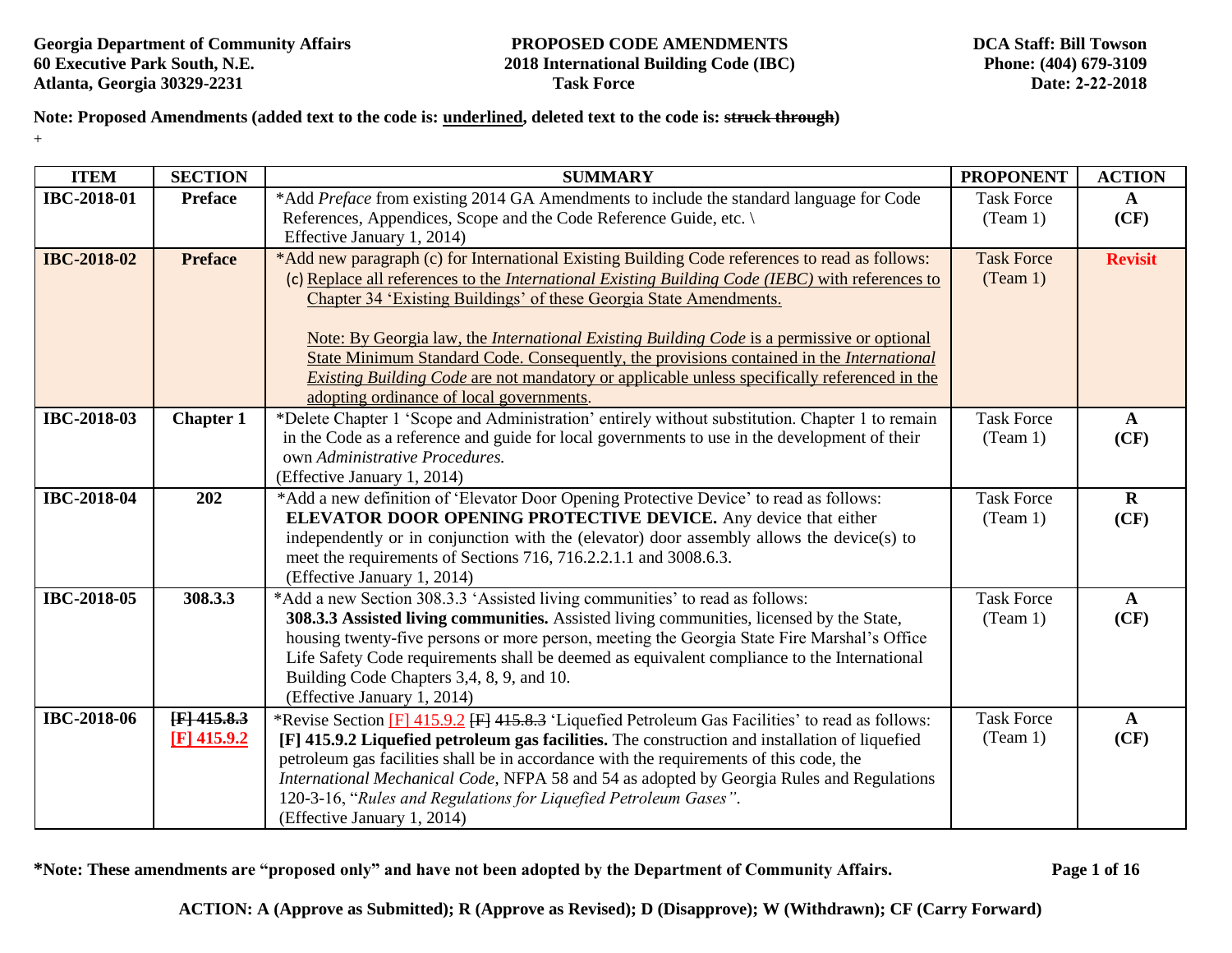**Note: Proposed Amendments (added text to the code is: underlined, deleted text to the code is: struck through)** 

| <b>ITEM</b>        | <b>SECTION</b>     | <b>SUMMARY</b>                                                                                                                                                                 |                                                                                                |                             |                    |                             |                             | <b>PROPONENT</b>   | <b>ACTION</b> |                                     |                                        |                             |                   |                |
|--------------------|--------------------|--------------------------------------------------------------------------------------------------------------------------------------------------------------------------------|------------------------------------------------------------------------------------------------|-----------------------------|--------------------|-----------------------------|-----------------------------|--------------------|---------------|-------------------------------------|----------------------------------------|-----------------------------|-------------------|----------------|
| <b>IBC-2018-07</b> | <b>Table 504.4</b> | *Revise Table 504.4 'Allowable Number of Stories Above Grade Plane a, b' for the Occupancy                                                                                     |                                                                                                |                             |                    |                             |                             |                    |               |                                     |                                        |                             | <b>Task Force</b> | <b>Revisit</b> |
|                    |                    | Classification "I-1 Condition 2" as shown and add a new footnote "j" to read as follows:                                                                                       |                                                                                                |                             |                    |                             | (Team 1)                    | (New)              |               |                                     |                                        |                             |                   |                |
|                    |                    |                                                                                                                                                                                |                                                                                                |                             |                    |                             |                             |                    |               |                                     |                                        |                             |                   |                |
|                    |                    |                                                                                                                                                                                |                                                                                                |                             | <b>TABLE 504.4</b> |                             |                             |                    |               |                                     |                                        |                             |                   |                |
|                    |                    |                                                                                                                                                                                | ALLOWABLE NUMBER OF STORIES ABOVE GRADE PLANE <sup>a, b</sup>                                  |                             |                    |                             |                             |                    |               |                                     |                                        |                             |                   |                |
|                    |                    | <b>OCCUPANCY</b>                                                                                                                                                               |                                                                                                |                             |                    | <b>TYPE OF CONSTRUCTION</b> |                             |                    |               | <b>TYPE</b>                         |                                        |                             |                   |                |
|                    |                    | <b>CLASSIFICATION</b>                                                                                                                                                          | <b>SEE</b><br><b>FOOTNOTES</b>                                                                 | TYPE 1                      |                    | <b>TYPE II</b>              |                             | <b>TYPE III</b>    |               | IV                                  |                                        | <b>TYPE V</b>               |                   |                |
|                    |                    |                                                                                                                                                                                | NS <sup>d, e</sup>                                                                             | $\mathbf{A}$<br><b>ULNP</b> | $\bf{B}$<br>9NP    | $\mathbf{A}$<br>4NP         | B<br>$\overline{\text{NP}}$ | $\mathbf{A}$<br>NP | B<br>NP       | <b>HT</b><br>$\overline{\text{NP}}$ | $\mathbf{A}$<br>$\overline{\text{NP}}$ | B<br>$\overline{\text{NP}}$ |                   |                |
|                    |                    | I-1 Condition 2                                                                                                                                                                | $\overline{S}$ i                                                                               | UL                          | 10                 | $5-3$                       | $\overline{3-2}$            | 42                 | 31            | $3-2$                               | $3-2$                                  | 21                          |                   |                |
|                    |                    | For all I-1 Condition 2, the building shall be protected throughout with an approved automatic sprinkler system, installed in                                                  |                                                                                                |                             |                    |                             |                             |                    |               |                                     |                                        |                             |                   |                |
|                    |                    | accordance with NFPA 13 as adopted by the Rules and Regulations of the Safety Fire Commissioner. No increase in story height<br>shall be permitted.                            |                                                                                                |                             |                    |                             |                             |                    |               |                                     |                                        |                             |                   |                |
|                    |                    | (Remainder of table unchanged)                                                                                                                                                 |                                                                                                |                             |                    |                             |                             |                    |               |                                     |                                        |                             |                   |                |
| <b>IBC-2018-08</b> | 706.2              | *706.2 Structural stability. Fire walls shall be designed and constructed to allow collapse of                                                                                 |                                                                                                |                             |                    |                             |                             |                    |               |                                     |                                        |                             | <b>Task Force</b> | $\mathbf R$    |
|                    |                    | construction on either side without collapse of the wall under fire conditions and loading per                                                                                 |                                                                                                |                             |                    |                             |                             |                    |               |                                     |                                        |                             | (Tean 2)          | (CF)           |
|                    |                    | Section 1607.15.2. Fire walls designed and constructed in accordance with NFPA 221 shall be                                                                                    |                                                                                                |                             |                    |                             |                             |                    |               |                                     |                                        |                             |                   |                |
|                    |                    | deemed to comply with this section.                                                                                                                                            |                                                                                                |                             |                    |                             |                             |                    |               |                                     |                                        |                             |                   |                |
|                    |                    |                                                                                                                                                                                | Exception: In Seismic Design Categories D through F, where double fire walls are used in       |                             |                    |                             |                             |                    |               |                                     |                                        |                             |                   |                |
|                    |                    |                                                                                                                                                                                | accordance with NFPA 221, floor and roof sheathing not exceeding 3/4 inch (19.05 mm) thickness |                             |                    |                             |                             |                    |               |                                     |                                        |                             |                   |                |
|                    |                    | shall be permitted to be continuous through the wall assemblies of light frame construction.                                                                                   |                                                                                                |                             |                    |                             |                             |                    |               |                                     |                                        |                             |                   |                |
|                    |                    | (Effective January 1, 2014)                                                                                                                                                    |                                                                                                |                             |                    |                             |                             |                    |               |                                     |                                        |                             |                   |                |
| IBC-2012-09        | 706.3              | *Delete exception to Section 706.3 'Materials' without substitution.                                                                                                           |                                                                                                |                             |                    |                             |                             |                    |               |                                     |                                        |                             | <b>Task Force</b> | $\mathbf{A}$   |
|                    |                    | 706.3 Materials. Firewalls shall be of any approved non-combustible materials.                                                                                                 |                                                                                                |                             |                    |                             |                             |                    |               |                                     |                                        |                             | (Team 2)          | (CF)           |
|                    |                    | <b>Exceptions: Buildings of Type V construction.</b>                                                                                                                           |                                                                                                |                             |                    |                             |                             |                    |               |                                     |                                        |                             |                   |                |
|                    |                    | (Effective January 1, 2014)                                                                                                                                                    |                                                                                                |                             |                    |                             |                             |                    |               |                                     |                                        |                             | <b>Task Force</b> |                |
| IBC-2018-10        | 713.14             | *Revise Section 713.14 'Elevator, dumbwaiter and other hoistways' to read as follows:                                                                                          |                                                                                                |                             |                    |                             |                             |                    |               |                                     |                                        |                             |                   | D              |
|                    |                    | 713.14 Elevator, dumbwaiter and other hoistways. Elevator, dumbwaiter and other<br>hoistway enclosures shall be constructed in accordance with this section, Section 713.4 and |                                                                                                |                             |                    |                             |                             |                    |               |                                     |                                        |                             | (Team 2)          | (Do not CF)    |
|                    |                    | Chapter 30.                                                                                                                                                                    |                                                                                                |                             |                    |                             |                             |                    |               |                                     |                                        |                             |                   |                |
|                    |                    | (Effective January 1, 2014)                                                                                                                                                    |                                                                                                |                             |                    |                             |                             |                    |               |                                     |                                        |                             |                   |                |
| <b>IBC-2018-11</b> | 713.14.1           | *Add new Section 713.14.1 'Designated floors for elevator return' as follows:                                                                                                  |                                                                                                |                             |                    |                             |                             |                    |               |                                     |                                        |                             | <b>Task Force</b> | <b>Revisit</b> |
|                    |                    | 713.14.1 Designated floors lobbies for elevator return. New elevators, escalators, dumbwaiters,                                                                                |                                                                                                |                             |                    |                             |                             |                    |               |                                     |                                        |                             | (Tean 2)          | (CF)           |
|                    |                    | and moving walks shall be installed in accordance with the requirements of ASME A17.1, Safety                                                                                  |                                                                                                |                             |                    |                             |                             |                    |               |                                     |                                        |                             |                   |                |
|                    |                    | Code for Elevators and Escalators. The designated elevator lobby of the designated floor and the                                                                               |                                                                                                |                             |                    |                             |                             |                    |               |                                     |                                        |                             |                   |                |
|                    |                    | alternate floor specified by Rule 2.27.3 shall be separated from the remainder of the building by 1-                                                                           |                                                                                                |                             |                    |                             |                             |                    |               |                                     |                                        |                             |                   |                |
|                    |                    | hour fire-rated construction. In buildings equipped with automatic sprinkler protection, smoke                                                                                 |                                                                                                |                             |                    |                             |                             |                    |               |                                     |                                        |                             |                   |                |

**\*Note: These amendments are "proposed only" and have not been adopted by the Department of Community Affairs. Page 2 of 16**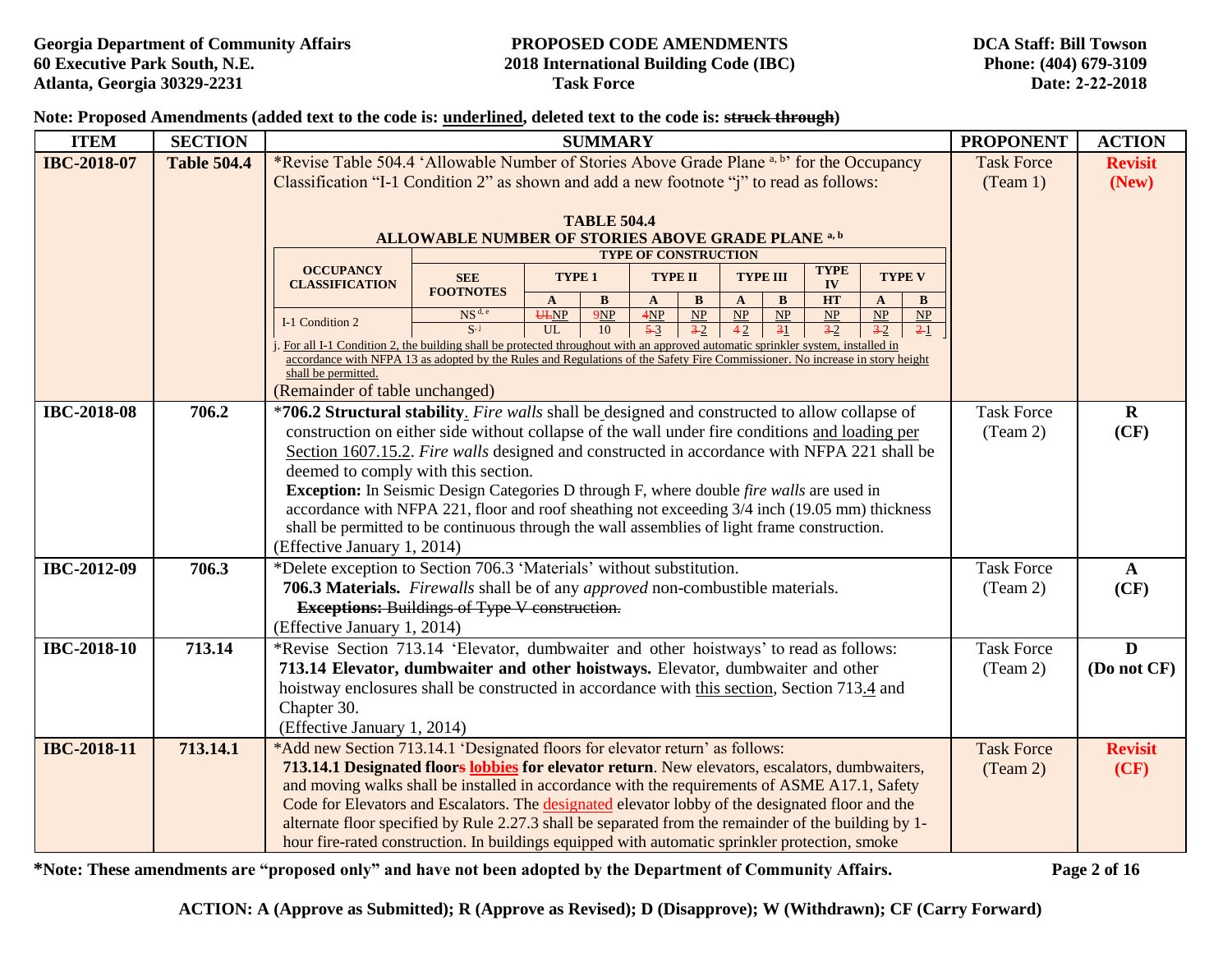### **Note: Proposed Amendments (added text to the code is: underlined, deleted text to the code is: struck through)**

| <b>ITEM</b>        | <b>SECTION</b>  | <b>SUMMARY</b>                                                                                                                                                                                        | <b>PROPONENT</b>  | <b>ACTION</b> |
|--------------------|-----------------|-------------------------------------------------------------------------------------------------------------------------------------------------------------------------------------------------------|-------------------|---------------|
|                    |                 | partitions in accordance with the 'Rules and Regulations of the Safety Fire Commissioner chapter<br>120-3-3 Rules and Regulations for the State Minimum Fire Safety Standards' may be used in lieu of |                   |               |
|                    |                 | 1-hour fire-rated construction. Except health care occupancies, openings in the elevator lobby shall                                                                                                  |                   |               |
|                    |                 | be limited to those required for access to the elevators from exit access corridors only. Elevator                                                                                                    |                   |               |
|                    |                 | lobbies may be used as part of the means of egress from the building.                                                                                                                                 |                   |               |
|                    |                 | <b>Exceptions:</b>                                                                                                                                                                                    |                   |               |
|                    |                 | 1. Designated floor elevator lobbies are not required within an atrium.                                                                                                                               |                   |               |
|                    |                 | 2. Designated floor elevator lobbies are not required where elevators are installed on open walls.                                                                                                    |                   |               |
|                    |                 | 3. Designated floor elevator lobbies are not required where elevators are installed in open air<br>parking structures.                                                                                |                   |               |
|                    |                 | 4. Designated floor elevator lobbies are not required in buildings three stories or less with vertical                                                                                                |                   |               |
|                    |                 | openings protected in accordance with the applicable occupancy chapter.                                                                                                                               |                   |               |
|                    |                 | 5. Elevator lobbies are not required in mercantile occupancies that have properly protected openings                                                                                                  |                   |               |
|                    |                 | for escalators or stairs.                                                                                                                                                                             |                   |               |
|                    |                 | 56. Existing installations acceptable to the authority having jurisdiction.                                                                                                                           |                   |               |
|                    |                 | 67 For existing buildings or existing structures reference Section 3401.7 (GA Amendments).                                                                                                            |                   |               |
|                    |                 | (Effective January 1, 2014)                                                                                                                                                                           |                   |               |
| IBC-2018-12        | $[F]$ 903.2.8   | *Revise Section [F] 903.2.8 'Group R' to add new exception to read as follows:                                                                                                                        | <b>Task Force</b> | $\mathbf{A}$  |
|                    |                 | [F] 903.2.8 Group R.                                                                                                                                                                                  | (Team 2)          | (CF)          |
|                    |                 | <b>Exception:</b>                                                                                                                                                                                     |                   |               |
|                    |                 | Group R-1 and R-2 occupancies which meet the exceptions allowed by the 'Rules and                                                                                                                     |                   |               |
|                    |                 | Regulations of the Safety Fire Commissioner chapter 120-3-3 Rules and Regulations for the                                                                                                             |                   |               |
|                    |                 | State Minimum Fire Safety Standards' are exempt from this requirement.                                                                                                                                |                   |               |
|                    |                 | (Effective January 1, 2014)                                                                                                                                                                           |                   |               |
| <b>IBC-2018-13</b> | $[F]$ 903.2.8.1 | *Revise Section [F] 903.2.8.1 'Group R-3' to read as follows:                                                                                                                                         | <b>Task Force</b> | <b>SFM</b>    |
|                    |                 | [F] 903.2.8.1 Group R-3. An <i>automatic sprinkler system</i> installed in accordance with Section                                                                                                    | (Team 2)          | (new)         |
|                    |                 | 903-3.3.1.3 903.3.1.2 shall be permitted in Group R-3 occupancies."                                                                                                                                   |                   |               |
| <b>IBC-2018-14</b> | $[F]$ 903.2.8.2 | *Revise Section [F] 903.2.8.2 'Group R-4' to read as follows:                                                                                                                                         | <b>Task Force</b> | <b>SFM</b>    |
|                    |                 | [F] 903.2.8.2 Group R-4. An <i>automatic sprinkler system</i> installed in accordance with Section                                                                                                    | (Team 2)          | (new)         |
| <b>IBC-2018-15</b> |                 | 903.3.1.3 903.3.1.2 shall be permitted in Group R-4 -4, Condition 1 occupancies."<br>*Revise Section [F] 903.2.8.4 'Care facilities' to read as follows:                                              | <b>Task Force</b> | <b>SFM</b>    |
|                    | $[F]$ 903.2.8.4 | [F] 903.2.8.4 Care facilities. An automatic sprinkler system installed in accordance with Section                                                                                                     |                   |               |
|                    |                 | 903.3.1.3 903.3.1.2 shall be permitted in care facilities with five or fewer individuals in a single-                                                                                                 | (Tean 2)          | (new)         |
|                    |                 | family dwelling.                                                                                                                                                                                      |                   |               |
| <b>IBC-2018-16</b> | $[F]$ 903.3.1.3 | *Revise Section [F] 903.3.1.3 'NFPA 13D sprinkler systems' to read as follows:                                                                                                                        | <b>Task Force</b> | <b>SFM</b>    |

**\*Note: These amendments are "proposed only" and have not been adopted by the Department of Community Affairs. Page 3 of 16**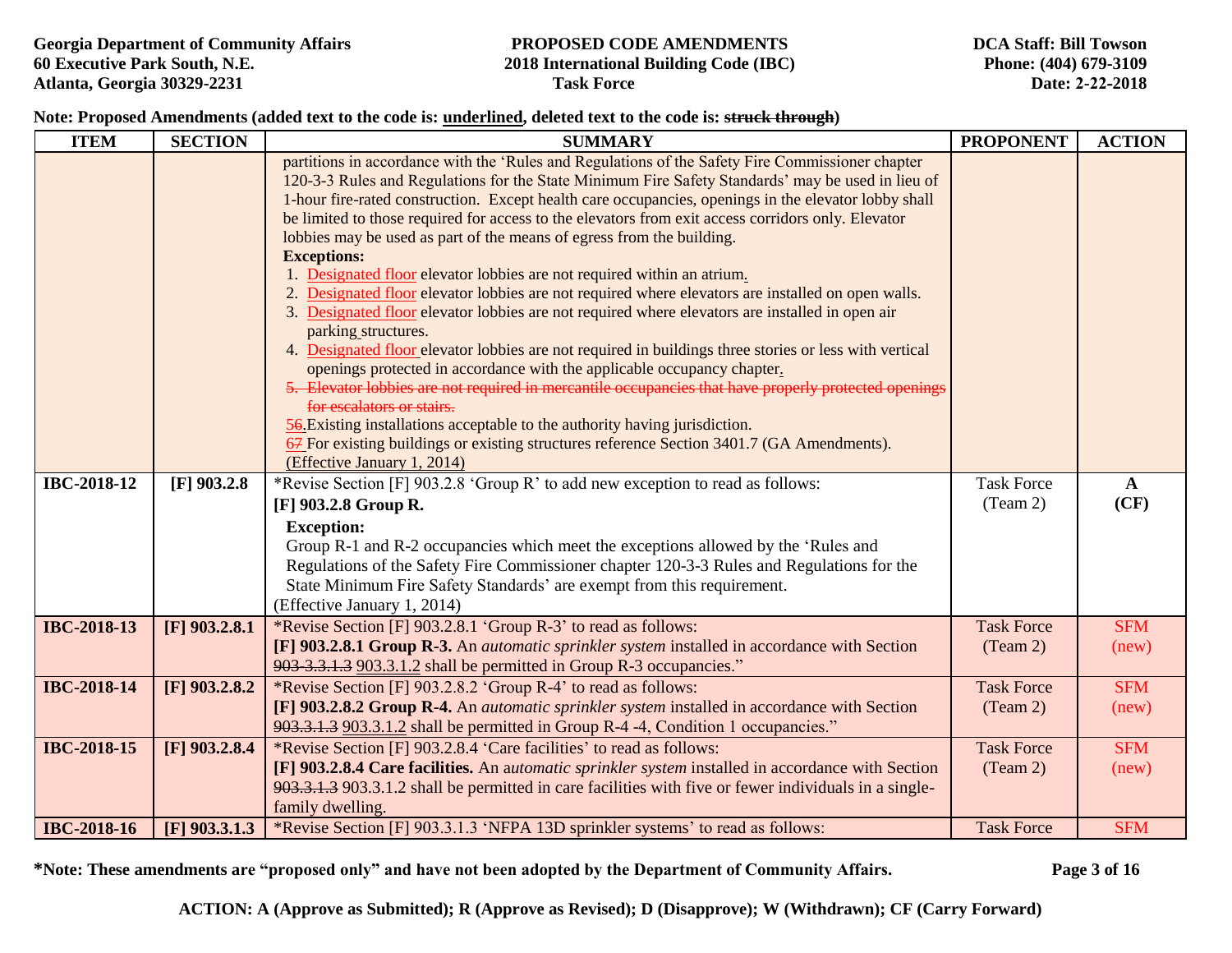### **Note: Proposed Amendments (added text to the code is: underlined, deleted text to the code is: struck through)**

| <b>ITEM</b>        | <b>SECTION</b>    | <b>SUMMARY</b>                                                                                                             | <b>PROPONENT</b>  | <b>ACTION</b>  |
|--------------------|-------------------|----------------------------------------------------------------------------------------------------------------------------|-------------------|----------------|
|                    |                   | [F] 903.3.1.3 NFPA 13D sprinkler systems. Automatic sprinkler systems installed in, in one-                                | (Team 2)          | (new)          |
|                    |                   | and two-family dwellings; Group R-3; Group R-4, Condition 1; and townhouses separated by 2                                 |                   |                |
|                    |                   | hour firewalls shall be permitted to be installed throughout in accordance with NFPA 13D.                                  |                   |                |
| IBC-2018-17        | 909.21.1          | *Delete Section 909.21.1 'Pressurization requirements' and substitute to read as follows:                                  | <b>Task Force</b> | $\mathbf{A}$   |
|                    |                   | 909.21.1 Pressurization requirements. The system shall be designed such that the maximum                                   | (Team 2)          | (CF)           |
|                    |                   | pressure differential shall not restrict or prohibit the free operation of the elevated cab and all                        |                   |                |
|                    |                   | hoistway doors serving all levels of the building. The air shall not be introduced into the                                |                   |                |
|                    |                   | hoistway in such a manner as to cause erratic operation by impingement of traveling cables,                                |                   |                |
|                    |                   | selector tapes, governor ropes, compensating ropes, and other components sensitive to excessive<br>movement or deflection. |                   |                |
|                    |                   | <b>Exception:</b> In existing buildings, when testing existing elevator pressurization systems, they                       |                   |                |
|                    |                   | shall be certified to ensure a minimum positive pressure, subject to the approval of the authority                         |                   |                |
|                    |                   | having jurisdiction. This pressure shall be measured at the midpoint of each hoistway door, with                           |                   |                |
|                    |                   | all elevator cars at the floor of recall and all hoistway doors on the floor of recall open and all                        |                   |                |
|                    |                   | other hoistway doors closed. The opening and closing of hoistway doors at each level must be                               |                   |                |
|                    |                   | demonstrated during this test. The supply air intake shall be from an outside, uncontaminated                              |                   |                |
|                    |                   | source.                                                                                                                    |                   |                |
|                    |                   | (Effective January 1, 2014)                                                                                                |                   |                |
| IBC-2018-18        | <b>Chapter 11</b> | * Delete Chapter 11 'Accessibility' without substitution.                                                                  | <b>Task Force</b> | $\mathbf{A}$   |
|                    |                   | {Cross-reference in State law: Title 30, Chapter 3 of the Official Code of Georgia                                         | (Team 2)          | (CF)           |
|                    |                   | Annotated (O.C.G.A) and the Rules and Regulations of the Georgia Safety Fire                                               |                   |                |
|                    |                   | Commissioner.}                                                                                                             |                   |                |
|                    |                   | (Effective January 1, 2014)                                                                                                |                   |                |
| <b>IBC-2018-19</b> | 1202.2.1          | *Revise Section 1202.2.1 1203.2 'Attic spaces' to read as follows:                                                         | <b>Task Force</b> | <b>Revisit</b> |
|                    | 1203.2            | 1203.2 Attic spaces. Enclosed attics and enclosed rafter spaces formed where ceilings are                                  | (Team 2)          | D              |
|                    |                   | applied directly to the underside of roof framing members shall have cross ventilation for each                            |                   | (Do not CF)    |
|                    |                   | separate space by ventilation openings protected against the entrance of rain and snow. Blocking                           |                   |                |
|                    |                   | and bridging shall be arranged so as not to interfere with the movement of air. An airspace of not                         |                   |                |
|                    |                   | less than 1 inch (25 mm) shall be provided between the insulation and the roof sheathing. The net                          |                   |                |
|                    |                   | free ventilating area shall not be less than 1/150th of the area of the space ventilated.                                  |                   |                |
|                    |                   | <b>Exceptions:</b>                                                                                                         |                   |                |
|                    |                   | 1. The net free cross-ventilation area shall be permitted to be reduced to 1/300 provided that                             |                   |                |
|                    |                   | not less than 50 percent and not more than 80 percent of the required ventilating area                                     |                   |                |
|                    |                   | provided by ventilators located in the upper portion of the space to be ventilated at least 3                              |                   |                |

**\*Note: These amendments are "proposed only" and have not been adopted by the Department of Community Affairs. Page 4 of 16**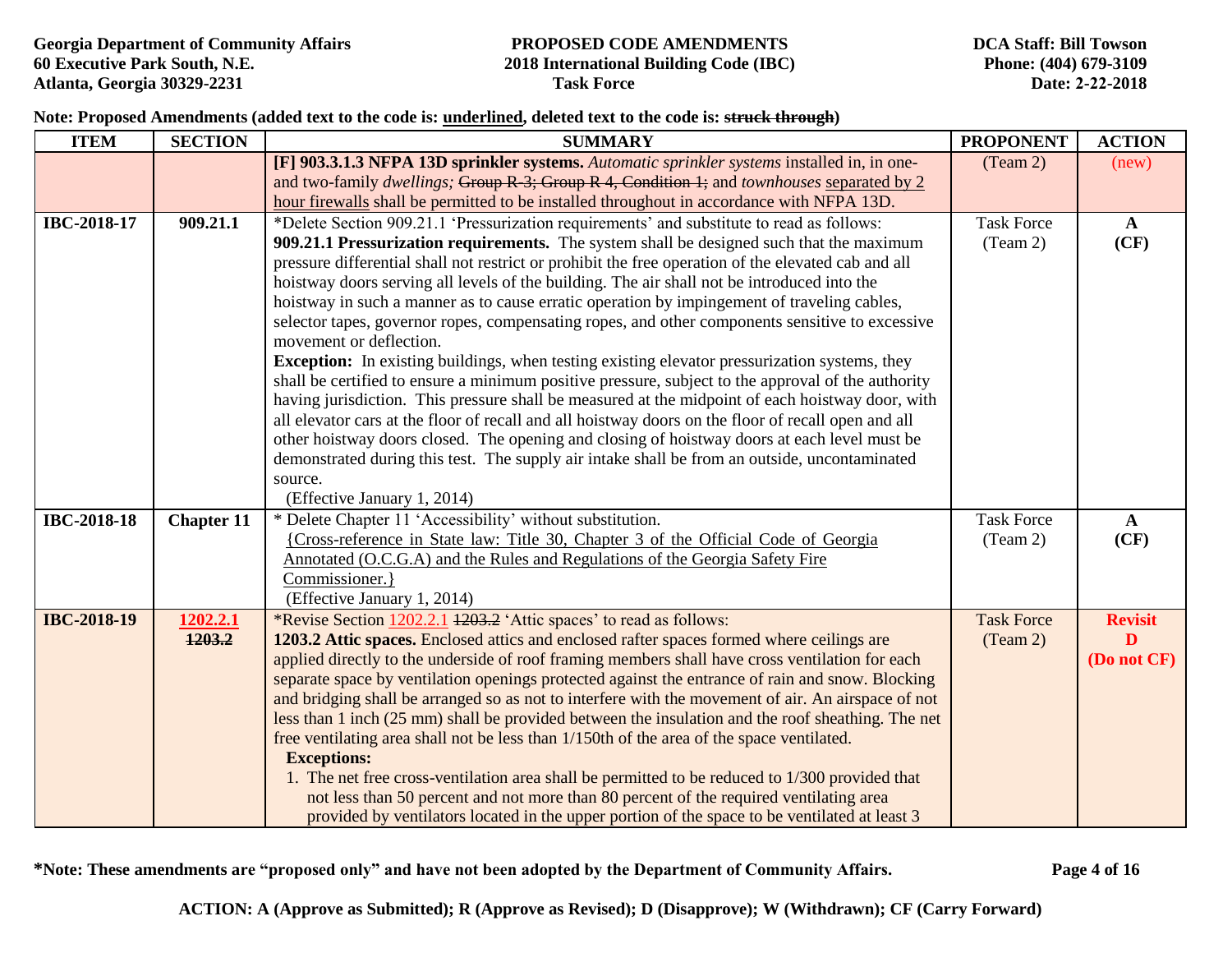#### **Note: Proposed Amendments (added text to the code is: underlined, deleted text to the code is: struck through)**

| <b>ITEM</b> | <b>SECTION</b> | <b>SUMMARY</b>                                                                                    | <b>PROPONENT</b> | <b>ACTION</b> |
|-------------|----------------|---------------------------------------------------------------------------------------------------|------------------|---------------|
|             |                | feet (914 mm) above eave or cornice vents with the balance of the required ventilation            |                  |               |
|             |                | provided by eave or cornice vents.                                                                |                  |               |
|             |                | 2. The net free cross-ventilation area shall be permitted to be reduced to 1/300 where a Class I  |                  |               |
|             |                | or II vapor barrier is installed on the warm-in-winter side of the ceiling.                       |                  |               |
|             |                | 3. Attic ventilation shall not be required when determined not necessary by the building          |                  |               |
|             |                | official due to atmospheric or climatic conditions. Unvented attic assemblies (spaces             |                  |               |
|             |                | between the ceiling joists of the top story and the roof rafters) and unvented enclosed rafter    |                  |               |
|             |                | assemblies (spaces between ceilings that are applied directly to the underside of roof            |                  |               |
|             |                | framing members/rafters and the structural roof sheathing at the top of the roof framing          |                  |               |
|             |                | members/rafters) shall be permitted if all the following conditions are met:                      |                  |               |
|             |                | The unvented attic space is completely contained within the building thermal envelope.            |                  |               |
|             |                | No interior Class I vapor retarders are installed on the ceiling side (attic floor) of the<br>2.  |                  |               |
|             |                | unvented attic assembly or on the ceiling side of the unvented enclosed rafter assembly.          |                  |               |
|             |                | Where wood shingles or shakes are used, a minimum 1/4-inch (6 mm) vented air space<br>3.          |                  |               |
|             |                | separates the shingles or shakes and the roofing underlayment above the structural                |                  |               |
|             |                | sheathing.                                                                                        |                  |               |
|             |                | 4. Either items 4.1, 4.2 or 4.3 shall be met, depending on the air permeability of the insulation |                  |               |
|             |                | directly under the structural roof sheathing.                                                     |                  |               |
|             |                | 4.1. Air-impermeable insulation only. Insulation shall be applied in direct contact with          |                  |               |
|             |                | the underside of the structural roof sheathing.                                                   |                  |               |
|             |                | 4.2. Air-permeable insulation only. In addition to the air-permeable insulation installed         |                  |               |
|             |                | directly below the structural sheathing, rigid board or sheet insulation shall be installed       |                  |               |
|             |                | directly above the structural roof sheathing as specified in Table 1203.2 for condensation        |                  |               |
|             |                | control.                                                                                          |                  |               |
|             |                | 4.3. Air-impermeable and air-permeable insulation. The air-impermeable insulation shall           |                  |               |
|             |                | be applied in direct contact with the underside of the structural roof sheathing as               |                  |               |
|             |                | specified in Table 1203.2 for condensation control. The air-permeable insulation shall be         |                  |               |
|             |                | installed directly under the air-impermeable insulation.                                          |                  |               |
|             |                | 4.4. Where preformed insulation board is used as the air-impermeable insulation layer, it         |                  |               |
|             |                | shall be sealed at the perimeter of each individual sheet's interior surface to form a            |                  |               |
|             |                | continuous layer.                                                                                 |                  |               |
|             |                | (Effective January 1, 2014)                                                                       |                  |               |

**\*Note: These amendments are "proposed only" and have not been adopted by the Department of Community Affairs. Page 5 of 16**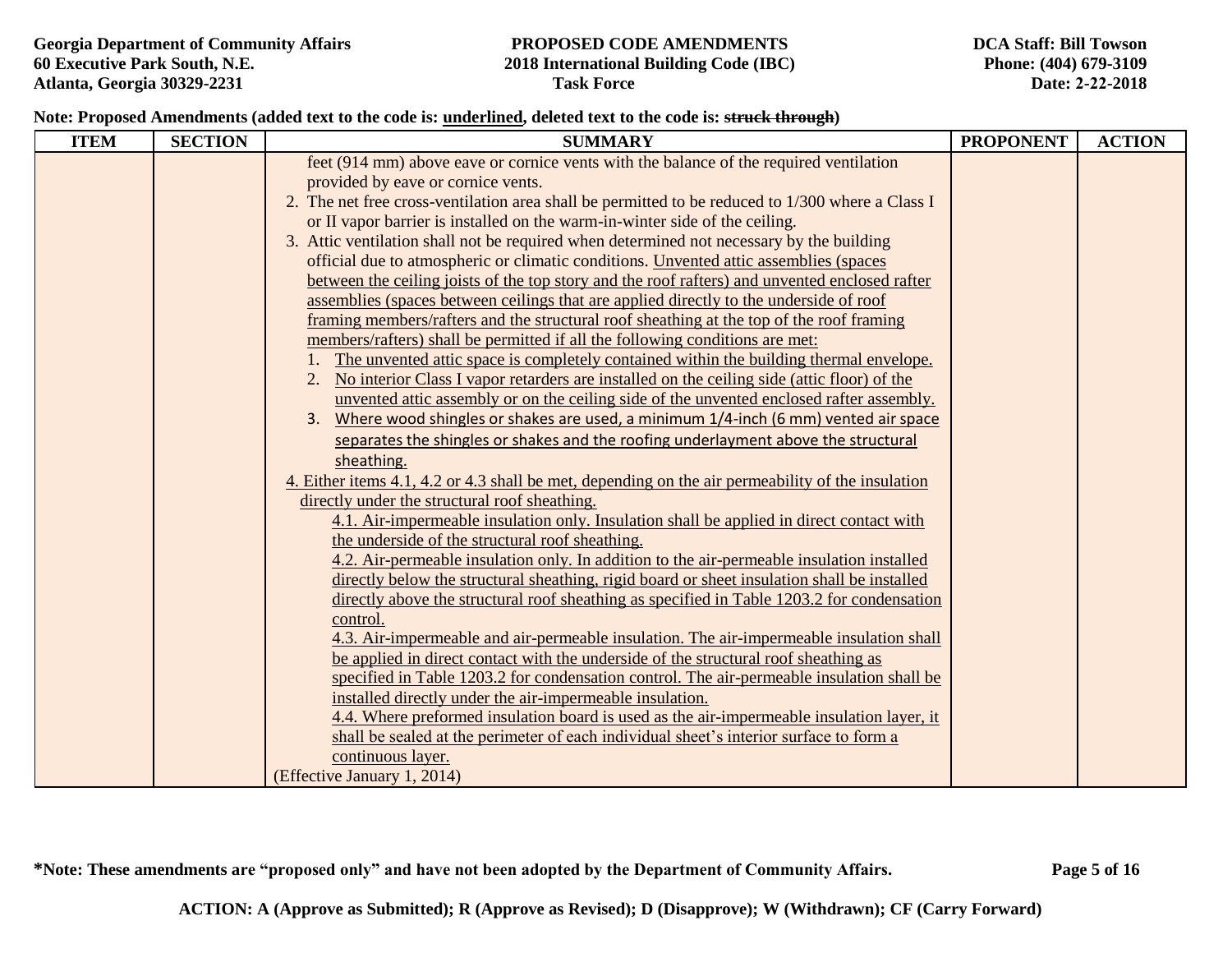#### **Note: Proposed Amendments (added text to the code is: underlined, deleted text to the code is: struck through)**

| <b>ITEM</b>        | <b>SECTION</b>      | <b>PROPONENT</b><br><b>SUMMARY</b>                                                                                                                                                               |                                        |                   | <b>ACTION</b>  |
|--------------------|---------------------|--------------------------------------------------------------------------------------------------------------------------------------------------------------------------------------------------|----------------------------------------|-------------------|----------------|
| <b>IBC-2018-20</b> | <b>Table 1203.2</b> | *Revise Table 1203.2 'Insulation for Condensation Control' to read as follows:                                                                                                                   |                                        |                   | <b>Revisit</b> |
|                    |                     | <b>TABLE 1203.2 INSULATION FOR CONDENSATION CONTROL</b>                                                                                                                                          |                                        |                   | D              |
|                    |                     | <b>CLIMATE</b>                                                                                                                                                                                   | MINIMUM RIGID BOARD ON AIR-IMPERMEABLE |                   | (Do not        |
|                    |                     | <b>ZONE</b>                                                                                                                                                                                      | <b>INSULATION R-VALUE</b>              |                   | CF)            |
|                    |                     | 2A and 3A                                                                                                                                                                                        | $R-5$                                  |                   |                |
|                    |                     | $R-15$<br>4A                                                                                                                                                                                     |                                        |                   |                |
|                    |                     | (Effective January 1, 2014)                                                                                                                                                                      |                                        |                   |                |
| <b>IBC-2018-21</b> | 1203.3              | *Revise Section 1203.3 'Under-floor ventilation' to read as follows:                                                                                                                             |                                        | <b>Task Force</b> | <b>Revisit</b> |
|                    | 1202.4              | 1203.3 1202.4 Under-floor ventilation.                                                                                                                                                           |                                        | (Team 2)          | D              |
|                    |                     | The space between the bottom of the floor joists and the earth under any building except spaces                                                                                                  |                                        |                   | (Do not CF)    |
|                    |                     | occupied by basements or cellars shall be provided with ventilation openings through foundation                                                                                                  |                                        |                   |                |
|                    |                     | walls or exterior walls. Such openings shall be placed so as to provide cross ventilation of the                                                                                                 |                                        |                   |                |
|                    |                     | under-floor space.<br><b>Exception:</b>                                                                                                                                                          |                                        |                   |                |
|                    |                     | Ventilation openings in under-floor spaces shall not be required where:                                                                                                                          |                                        |                   |                |
|                    |                     | 1. Exposed earth is covered with a continuous Class I vapor retarder. Joints of the vapor                                                                                                        |                                        |                   |                |
|                    |                     | retarder shall overlap by 6 inches (152 mm) and shall be sealed or taped. The edges of the                                                                                                       |                                        |                   |                |
|                    |                     | vapor retarder shall extend at least 6 inches (152 mm) up the stem wall and shall be attached                                                                                                    |                                        |                   |                |
|                    |                     | and sealed to the stem wall or insulation; and                                                                                                                                                   |                                        |                   |                |
|                    |                     | 2. One of the following is provided for the under-floor space:                                                                                                                                   |                                        |                   |                |
|                    |                     | 2.1. Continuously operated mechanical exhaust ventilation at a rate equal to 1 cubic foot per                                                                                                    |                                        |                   |                |
|                    |                     | minute $(0.47 \text{ L/s})$ for each 50 square feet $(4.7 \text{ m2})$ of crawlspace floor area, and perimeter                                                                                   |                                        |                   |                |
|                    |                     | walls insulated in accordance with Section 1301.1.1 of this code;                                                                                                                                |                                        |                   |                |
|                    |                     | 2.2. Conditioned air supply sized to deliver at a rate equal to 1 cubic foot per minute (0.47)<br>$L/s$ ) for each 50 square feet (4.7 m2) of under-floor area, and perimeter walls insulated in |                                        |                   |                |
|                    |                     | accordance with Section 1301.1.1 of this code;                                                                                                                                                   |                                        |                   |                |
|                    |                     | (Effective January 1, 2014)                                                                                                                                                                      |                                        |                   |                |
| IBC-2018-22        | [BS] 1404.19        | *Add new Section [BS] 1404.19 'Installation of wall coverings' as follows:                                                                                                                       |                                        | <b>Task Force</b> | $\mathbf R$    |
|                    |                     | [BS] 1404.19 Installation of wall coverings. Except masonry veneer, wall cladding shall be                                                                                                       |                                        | (Team 3)          | (CF)           |
|                    |                     | installed a minimum of 6 inches above the finished earth grade, or a minimum of 2 inches                                                                                                         |                                        |                   |                |
|                    |                     | above paved areas to provide a clear, visible inspection gap.                                                                                                                                    |                                        |                   |                |
|                    |                     | (Effective January 1, 2014)                                                                                                                                                                      |                                        |                   |                |
|                    |                     |                                                                                                                                                                                                  |                                        |                   |                |

**\*Note: These amendments are "proposed only" and have not been adopted by the Department of Community Affairs. Page 6 of 16**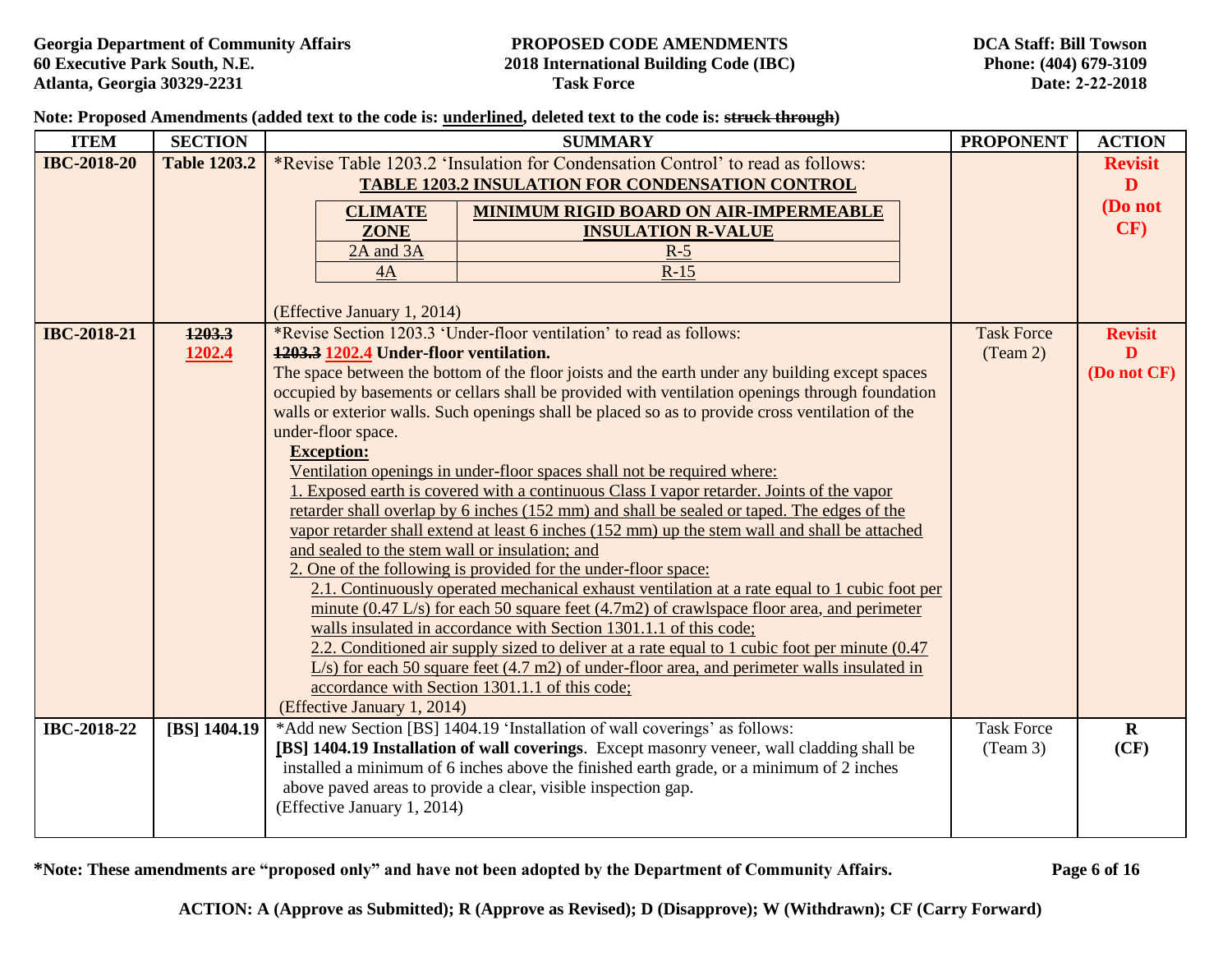**DCA Staff: Bill Towson Phone: (404) 679-3109 Date: 2-22-2018** 

### **Note: Proposed Amendments (added text to the code is: underlined, deleted text to the code is: struck through)**

| <b>ITEM</b> | <b>SECTION</b>      | <b>SUMMARY</b>                                                                                                                                                                                                                                                                                                                                                                                                                                                                                                                                                                                                                                                                                                                                                                                                                                                                                                                                                                                                                                                                                                                                                                                                                                                                      | <b>PROPONENT</b>              | <b>ACTION</b>        |
|-------------|---------------------|-------------------------------------------------------------------------------------------------------------------------------------------------------------------------------------------------------------------------------------------------------------------------------------------------------------------------------------------------------------------------------------------------------------------------------------------------------------------------------------------------------------------------------------------------------------------------------------------------------------------------------------------------------------------------------------------------------------------------------------------------------------------------------------------------------------------------------------------------------------------------------------------------------------------------------------------------------------------------------------------------------------------------------------------------------------------------------------------------------------------------------------------------------------------------------------------------------------------------------------------------------------------------------------|-------------------------------|----------------------|
| IBC-2018-23 | <b>Table 1604.5</b> | *Revise Risk Category IV of Table 1604.5 'Risk Categories of Buildings and Other Structures'                                                                                                                                                                                                                                                                                                                                                                                                                                                                                                                                                                                                                                                                                                                                                                                                                                                                                                                                                                                                                                                                                                                                                                                        | <b>Task Force</b>             | D                    |
|             |                     | to read as follows:                                                                                                                                                                                                                                                                                                                                                                                                                                                                                                                                                                                                                                                                                                                                                                                                                                                                                                                                                                                                                                                                                                                                                                                                                                                                 | (Team 3)                      | (Do not CF)          |
|             |                     | Buildings and other structures designated as essential facilities, including but not<br>limited to:<br>• Group I-2 occupancies having surgery or emergency treatment facilities.<br>· Fire, rescue, ambulance and police stations and emergency vehicle garages.<br>· Designated earthquake, storm or other emergency shelters <sup>c</sup> .<br>· Designated emergency preparedness, communications and operations centers<br>and other facilities required for emergency response.<br>· Power-generating stations and other public utility facilities required as<br>emergency backup facilities for Risk Category IV structures.<br>· Buildings and other structures containing quantities of highly toxic materials<br>that:<br>IV<br>Exceed maximum allowable quantities per control area as given in Table<br>$307.1(2)$ or per outdoor control area in accordance with the <i>International</i><br>Fire Code; and<br>Are sufficient to pose a threat to the public if released.<br>Aviation control towers, air traffic control centers and emergency aircraft<br>hangars.<br>· Buildings and other structures having critical national defense<br>functions.<br>• Water storage facilities and pump structures required to maintain water<br>pressure for fire suppression. |                               |                      |
|             |                     | a. For purposes of occupant load calculation, occupancies required by Table 1004.1.2 to use gross floor area<br>calculations shall be permitted to use net floor areas to determine the total occupant load.                                                                                                                                                                                                                                                                                                                                                                                                                                                                                                                                                                                                                                                                                                                                                                                                                                                                                                                                                                                                                                                                        |                               |                      |
|             |                     | b. Where approved by the building official, the classification of buildings and other structures as Risk Category III<br>or IV based on their quantities of toxic, highly toxic or explosive materials is permitted to be reduced to Risk<br>Category II, provided it can be demonstrated by a hazard assessment in accordance with Section 1.5.3 of ASCE 7<br>that a release of the toxic, highly toxic or explosive materials is not sufficient to pose a threat to the public.<br>c. Storm shelters shall comply with the wind load and other requirements of Section 423.                                                                                                                                                                                                                                                                                                                                                                                                                                                                                                                                                                                                                                                                                                       |                               |                      |
|             |                     | (Effective January 1, 2014)                                                                                                                                                                                                                                                                                                                                                                                                                                                                                                                                                                                                                                                                                                                                                                                                                                                                                                                                                                                                                                                                                                                                                                                                                                                         |                               |                      |
| IBC-2018-24 | 1607.5              | *Revise Section 1607.5 'Partition loads' to read as follows:<br><b>1607.5 Partition loads.</b> In office buildings and in other buildings where partition locations are                                                                                                                                                                                                                                                                                                                                                                                                                                                                                                                                                                                                                                                                                                                                                                                                                                                                                                                                                                                                                                                                                                             | <b>Task Force</b><br>(Team 3) | $\mathbf{A}$<br>(CF) |
|             |                     | subject to change, provisions for partition weight shall be made, whether or not partitions are                                                                                                                                                                                                                                                                                                                                                                                                                                                                                                                                                                                                                                                                                                                                                                                                                                                                                                                                                                                                                                                                                                                                                                                     |                               |                      |
|             |                     | shown on the <i>construction documents</i> , unless the specified live load exceeds is 80 psf (3.83)                                                                                                                                                                                                                                                                                                                                                                                                                                                                                                                                                                                                                                                                                                                                                                                                                                                                                                                                                                                                                                                                                                                                                                                |                               |                      |
|             |                     | $kN/m2$ or greater. The partition load shall not be less than a uniformly distributed live load of 15                                                                                                                                                                                                                                                                                                                                                                                                                                                                                                                                                                                                                                                                                                                                                                                                                                                                                                                                                                                                                                                                                                                                                                               |                               |                      |
|             |                     | psf $(0.72 \text{ kN/m}^2)$ . (Effective January 1, 2014)                                                                                                                                                                                                                                                                                                                                                                                                                                                                                                                                                                                                                                                                                                                                                                                                                                                                                                                                                                                                                                                                                                                                                                                                                           |                               |                      |

**\*Note: These amendments are "proposed only" and have not been adopted by the Department of Community Affairs. Page 7 of 16**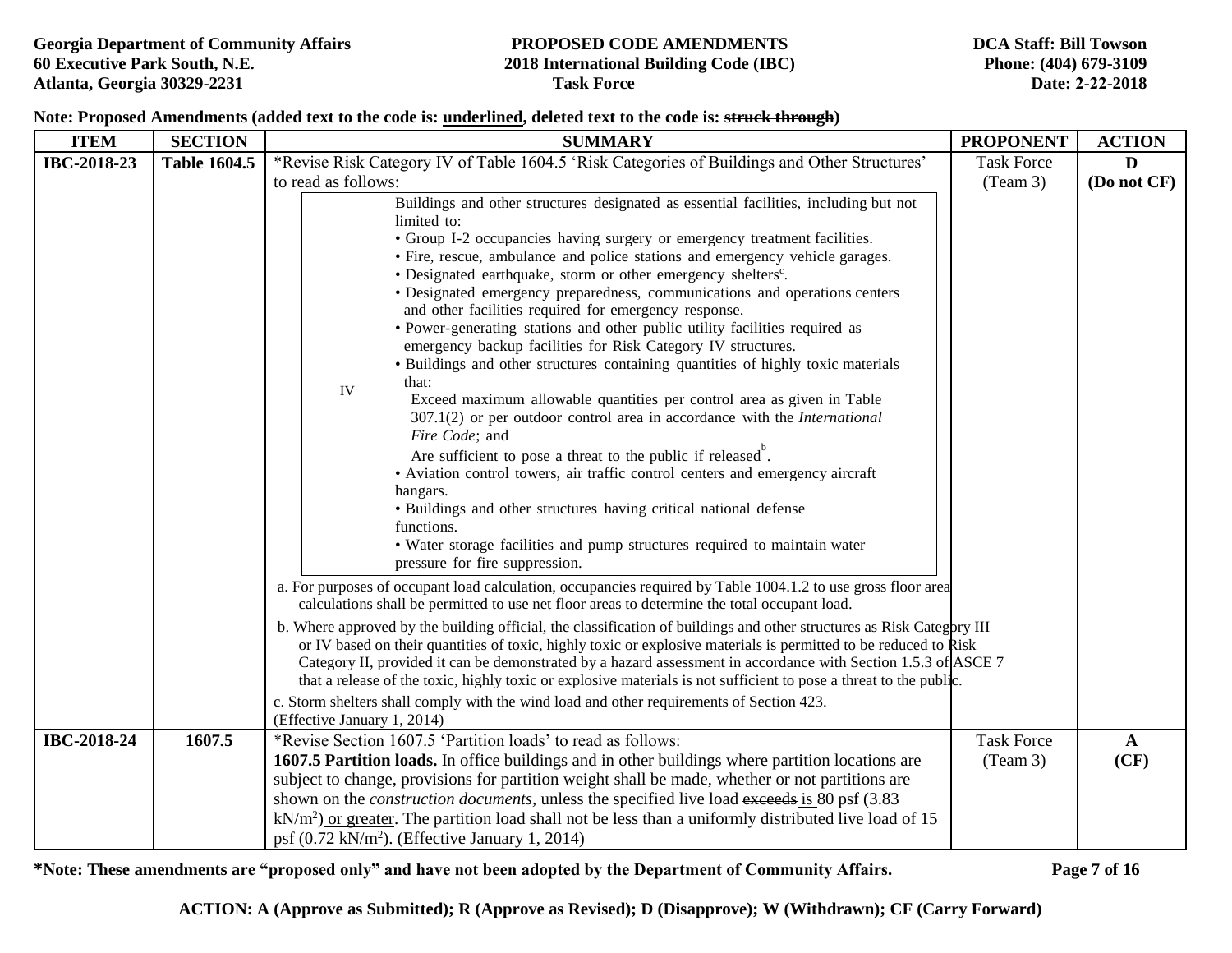### **Note: Proposed Amendments (added text to the code is: underlined, deleted text to the code is: struck through)**

| <b>ITEM</b>        | <b>SECTION</b> | <b>SUMMARY</b>                                                                                         | <b>PROPONENT</b>  | <b>ACTION</b> |
|--------------------|----------------|--------------------------------------------------------------------------------------------------------|-------------------|---------------|
| IBC-2018-25        | 1701.4         | *Add new Section 1701.2 'Construction Documents' as follows:                                           | <b>Task Force</b> | $\bf{R}$      |
|                    | 1701.2         | 1701.2 Construction Documents The construction documents for special inspections shall                 | (Team 3)          | (CF)          |
|                    |                | include:                                                                                               |                   |               |
|                    |                | 1. The statement of special inspections in accordance with 1704.3.                                     |                   |               |
|                    |                | 2. The following statement: "Special inspection reports and a final report in accordance with          |                   |               |
|                    |                | Section 1704.2.4 shall be submitted to the building official prior to the time that phase of           |                   |               |
|                    |                | the work is approved for occupancy."                                                                   |                   |               |
|                    |                | (Effective January 1, 2014)<br>3.                                                                      |                   |               |
| IBC-2018-26        | 1701.5         | *Add new Section 1701.3 1701.5 'Guidelines' as follows:                                                | <b>Task Force</b> | $\mathbf{A}$  |
|                    | 1701.3         | 1701.3 Guidelines. The local building official or authority having jurisdiction shall be authorized    | (Team 3)          | CF            |
|                    |                | to use ACEC/SEAOG SI GL 01, Georgia Special Inspections Guidelines, in part or in whole for            |                   |               |
|                    |                | the purposes of implementing and enforcing the provisions of Chapter 17, 'Special Inspections          |                   |               |
|                    |                | and Tests', and/or establishing a Special Inspections program for their jurisdiction.                  |                   |               |
|                    |                | (Effective January 1, 2014)                                                                            |                   |               |
| IBC-2018-27        | 1704.2         | *Revise Section 1704.2 'Special inspections and tests' to read as follows:                             | <b>Task Force</b> | $\mathbf R$   |
|                    |                | 1704.2 Special inspections and tests. Where application is made to the building official for           | (Team 3)          | (CF)          |
|                    |                | construction as described in this section 105, the owner or the registered design professional in      |                   |               |
|                    |                | responsible charge acting as the owner's agent, other than the contractor, shall employ one or         |                   |               |
|                    |                | more approved agencies to provide special inspections and tests during construction on the types       |                   |               |
|                    |                | of work listed under specified in Section 1705. These inspections are in addition to the               |                   |               |
|                    |                | inspections by the <i>building official</i> identified in Section 110.                                 |                   |               |
|                    |                | <b>Exceptions:</b>                                                                                     |                   |               |
|                    |                | 1. Special inspections are not required for construction of a minor nature that does not require       |                   |               |
|                    |                | the practice of professional engineering or architecture, as defined by Georgia statutes and           |                   |               |
|                    |                | regulations governing the professional registration and certification of engineers or architects       |                   |               |
|                    |                | or as warranted by conditions in the jurisdiction as <i>approved</i> by the <i>building official</i> . |                   |               |
|                    |                | 2. Unless otherwise required by the <i>building official</i> , special inspections and tests are not   |                   |               |
|                    |                | required for Group U occupancies that are accessory to a residential occupancy including, but          |                   |               |
|                    |                | not limited to, those listed in Section 312.1.                                                         |                   |               |
|                    |                | 3. Special inspections and tests are not required for portions of structures designed and              |                   |               |
|                    |                | constructed in accordance with the cold-formed steel light-frame construction provisions of            |                   |               |
|                    |                | Section 2211.1.2 or the conventional light-frame construction provisions of Section 2308.              |                   |               |
|                    |                | 4. The contractor is permitted to employ the <i>approved agencies</i> where the contractor is also the |                   |               |
|                    |                | owner. (Effective January 1, 2014)                                                                     |                   |               |
| <b>IBC-2018-28</b> | 1704.2.1       | *Revise Section 1704.2.1 'Special inspector qualifications' to read as follows:                        | <b>Task Force</b> | $\mathbf A$   |

**\*Note: These amendments are "proposed only" and have not been adopted by the Department of Community Affairs. Page 8 of 16**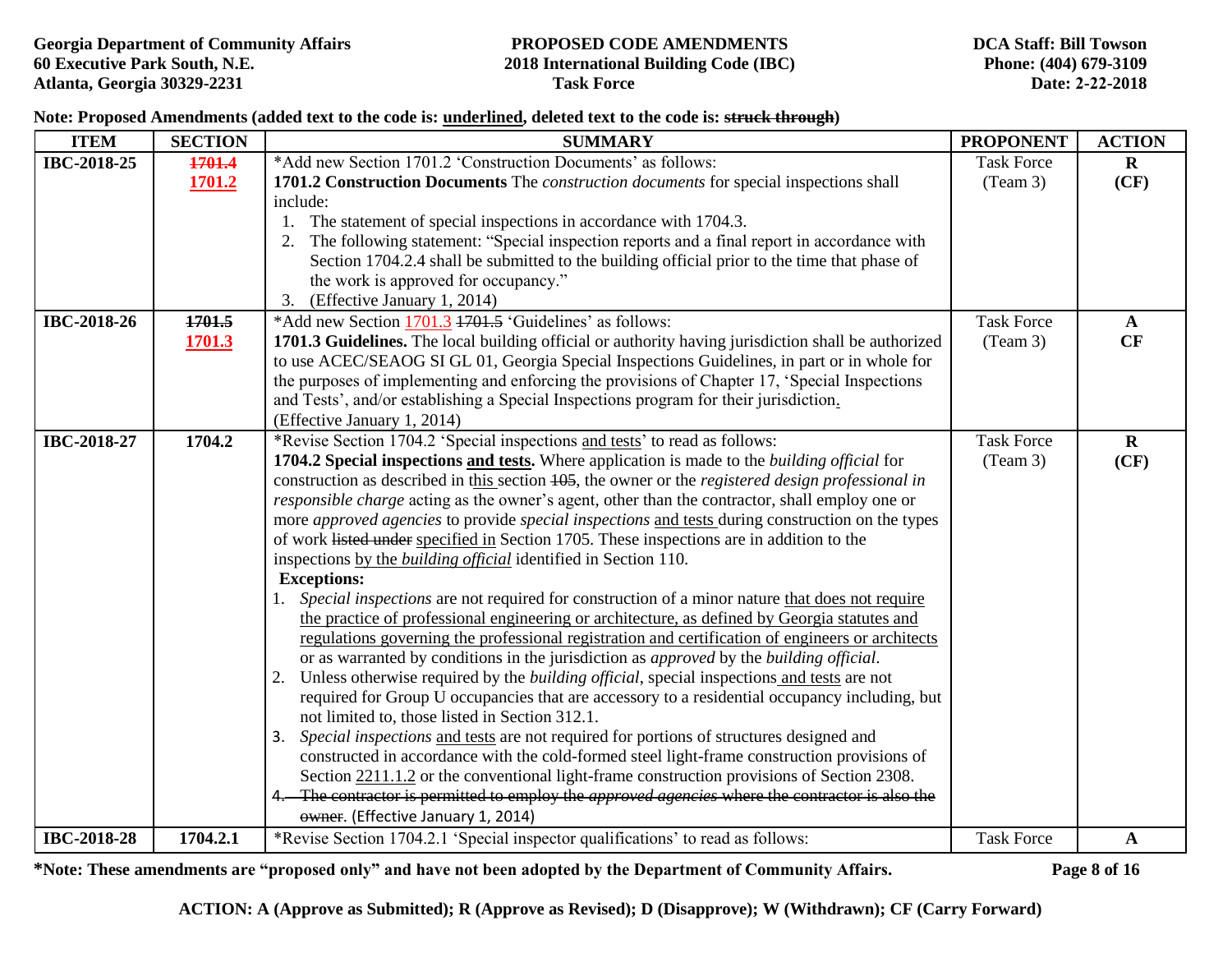### **Note: Proposed Amendments (added text to the code is: underlined, deleted text to the code is: struck through)**

| <b>ITEM</b> | <b>SECTION</b>                                                                                                                                                                                                                                            |                                                                                                                                                                                                                                                                                                                                                                                                                                                                                                                                                                                                                                                                                                                                                                                                                                                                                                                                                                                                                                                                                                                                                                                | <b>SUMMARY</b>                       |                                       |                                                                        | <b>PROPONENT</b> | <b>ACTION</b>        |
|-------------|-----------------------------------------------------------------------------------------------------------------------------------------------------------------------------------------------------------------------------------------------------------|--------------------------------------------------------------------------------------------------------------------------------------------------------------------------------------------------------------------------------------------------------------------------------------------------------------------------------------------------------------------------------------------------------------------------------------------------------------------------------------------------------------------------------------------------------------------------------------------------------------------------------------------------------------------------------------------------------------------------------------------------------------------------------------------------------------------------------------------------------------------------------------------------------------------------------------------------------------------------------------------------------------------------------------------------------------------------------------------------------------------------------------------------------------------------------|--------------------------------------|---------------------------------------|------------------------------------------------------------------------|------------------|----------------------|
|             |                                                                                                                                                                                                                                                           | 1704.2.1 Special inspector qualifications. Prior to the start of construction, the approved<br><i>agencies</i> shall provide written documentation to the <i>building official</i> demonstrating the<br>competence and relevant experience or training of the <i>special inspectors</i> who will perform the<br>special inspections and tests during construction. Experience or training shall be considered<br>relevant where the documented experience or training is related in complexity to the same type of<br>special inspection or testing activities for projects of similar complexity and material qualities.<br>The special inspector shall be qualified in accordance with Table 1704.2. These qualifications are<br>in addition to qualifications specified in other sections of this code.<br>The registered design professional in responsible charge and engineers of record involved in the<br>design of the project are permitted to act as the <i>approved agency</i> and their personnel are<br>permitted to act as the special inspectors for the work designed by them, provided they qualify as<br>special inspectors.<br>(Effective January 1, 2014) | (Team 3)<br><b>Task Force</b>        | (CF)                                  |                                                                        |                  |                      |
|             | *Add new Table 1704.2 "Minimum Special Inspector Qualifications' to read as follows:<br>IBC-2018-29<br><b>Table</b><br>1704.2<br><b>TABLE 1704.2 MINIMUM SPECIAL INSPECTOR QUALIFICATIONS</b><br>Minimum Qualifications (refer to key at end of<br>Table) |                                                                                                                                                                                                                                                                                                                                                                                                                                                                                                                                                                                                                                                                                                                                                                                                                                                                                                                                                                                                                                                                                                                                                                                |                                      |                                       |                                                                        |                  | $\mathbf{R}$<br>(CF) |
|             |                                                                                                                                                                                                                                                           | <b>Category of Testing and Inspection</b>                                                                                                                                                                                                                                                                                                                                                                                                                                                                                                                                                                                                                                                                                                                                                                                                                                                                                                                                                                                                                                                                                                                                      | <b>Shop Testing</b><br>or_Inspection | <b>Field Testing</b><br>or Inspection | <b>Review</b><br>Testing,<br>Certification,<br>& Lab<br><b>Reports</b> |                  |                      |
|             |                                                                                                                                                                                                                                                           | 1705.10 Inspection of Fabricators                                                                                                                                                                                                                                                                                                                                                                                                                                                                                                                                                                                                                                                                                                                                                                                                                                                                                                                                                                                                                                                                                                                                              |                                      |                                       |                                                                        |                  |                      |
|             |                                                                                                                                                                                                                                                           | Pre-cast concrete                                                                                                                                                                                                                                                                                                                                                                                                                                                                                                                                                                                                                                                                                                                                                                                                                                                                                                                                                                                                                                                                                                                                                              | $A, C, \overline{E}$                 |                                       |                                                                        |                  |                      |
|             |                                                                                                                                                                                                                                                           | Structural steel construction                                                                                                                                                                                                                                                                                                                                                                                                                                                                                                                                                                                                                                                                                                                                                                                                                                                                                                                                                                                                                                                                                                                                                  | C, F, G                              |                                       |                                                                        |                  |                      |
|             |                                                                                                                                                                                                                                                           | Wood construction   A                                                                                                                                                                                                                                                                                                                                                                                                                                                                                                                                                                                                                                                                                                                                                                                                                                                                                                                                                                                                                                                                                                                                                          |                                      |                                       |                                                                        |                  |                      |
|             |                                                                                                                                                                                                                                                           | Cold formed metal construction                                                                                                                                                                                                                                                                                                                                                                                                                                                                                                                                                                                                                                                                                                                                                                                                                                                                                                                                                                                                                                                                                                                                                 |                                      |                                       |                                                                        |                  |                      |
|             |                                                                                                                                                                                                                                                           | 1705.2, 1705.10, 1705.12 & 1705.13 Steel Construction                                                                                                                                                                                                                                                                                                                                                                                                                                                                                                                                                                                                                                                                                                                                                                                                                                                                                                                                                                                                                                                                                                                          |                                      |                                       |                                                                        |                  |                      |
|             |                                                                                                                                                                                                                                                           | Verification of welding comsumables, filler<br>metals, procedure specifications, procedure<br>qualification records and personnel<br>performance qualification records                                                                                                                                                                                                                                                                                                                                                                                                                                                                                                                                                                                                                                                                                                                                                                                                                                                                                                                                                                                                         | G                                    | $\mathbf G$                           | C, F                                                                   |                  |                      |
|             |                                                                                                                                                                                                                                                           | Nondestructive testing of welding<br>Inspection of welding                                                                                                                                                                                                                                                                                                                                                                                                                                                                                                                                                                                                                                                                                                                                                                                                                                                                                                                                                                                                                                                                                                                     | C, F                                 | C, F                                  |                                                                        |                  |                      |

**\*Note: These amendments are "proposed only" and have not been adopted by the Department of Community Affairs. Page 9 of 16**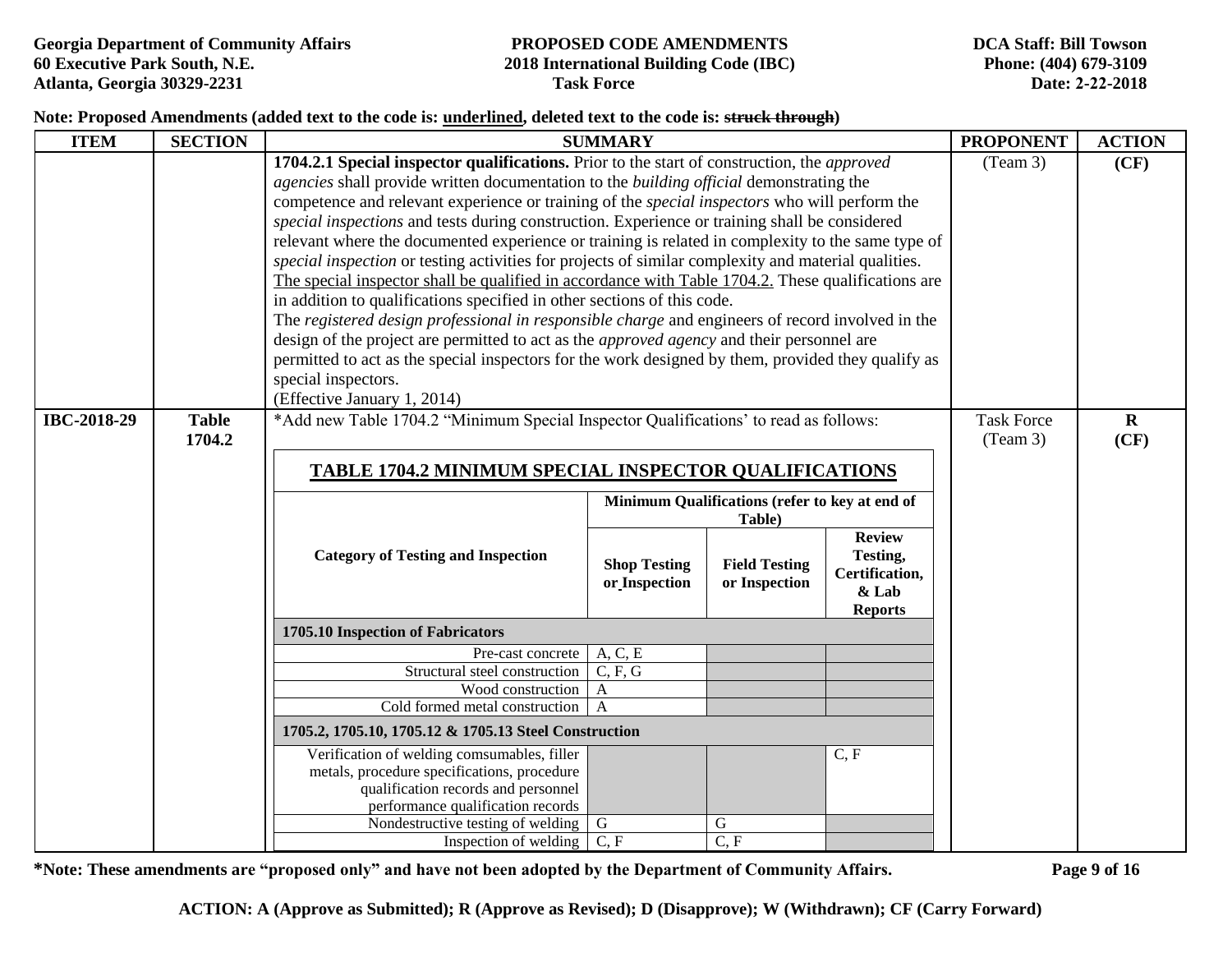**DCA Staff: Bill Towson Phone: (404) 679-3109 Date: 2-22-2018** 

# **60 Executive Park South, N.E. 2018 International Building Code (IBC)**

**Note: Proposed Amendments (added text to the code is: underlined, deleted text to the code is: struck through)** 

| <b>ITEM</b> | <b>SECTION</b> |                                                                                       | <b>SUMMARY</b> |                |         | <b>PROPONENT</b> | <b>ACTION</b> |
|-------------|----------------|---------------------------------------------------------------------------------------|----------------|----------------|---------|------------------|---------------|
|             |                | Verification of fabricator and erector<br>documents as listed in AISC 360, chapter N, |                |                | A, C    |                  |               |
|             |                | paragraph 3.2                                                                         |                |                |         |                  |               |
|             |                | Material verification of weld filler materials                                        |                |                | C, F    |                  |               |
|             |                | Inspection of high strength bolting and steel                                         |                |                |         |                  |               |
|             |                | frame joint details                                                                   |                | A, C           |         |                  |               |
|             |                | Inspection of embedments                                                              |                | A, C, F        |         |                  |               |
|             |                | Inspection of steel elements of composite                                             |                | A, C, F        |         |                  |               |
|             |                | construction                                                                          |                |                |         |                  |               |
|             |                | Verification of reinforcing steel, cold formed                                        |                |                | A, C, F |                  |               |
|             |                | steel deck and truss materials                                                        |                |                |         |                  |               |
|             |                | Inspection of reinforcing steel, cold formed                                          |                | A, C           |         |                  |               |
|             |                | steel deck and trusses                                                                |                |                |         |                  |               |
|             |                | 1705.3 & 1705.13 Concrete Construction                                                |                |                |         |                  |               |
|             |                | Reinforcing placement, cast-in-place bolts,                                           |                |                |         |                  |               |
|             |                | post installed anchors concrete and shotcrete                                         |                | A, C, H        |         |                  |               |
|             |                | placement and curing operations. Inspection of                                        |                |                |         |                  |               |
|             |                | formwork for shape, location and dimensions                                           |                |                |         |                  |               |
|             |                | Pre-stressing steel installation                                                      |                | A, C, D, E     |         |                  |               |
|             |                | Erection of pre-cast concrete members                                                 |                | A, C, H        |         |                  |               |
|             |                | Concrete field sampling and field testing                                             |                |                |         |                  |               |
|             |                | <b>Concrete strength testing</b>                                                      |                | $\overline{P}$ |         |                  |               |
|             |                | Review certified mill reports                                                         |                |                | A, C    |                  |               |
|             |                | Verify use of required design mix<br>Pre-stressed (pre-tensioned) concrete force      |                | A, I, J, H, C  |         |                  |               |
|             |                | application                                                                           | A, C, E        |                |         |                  |               |
|             |                | Post-tensioned concrete force application                                             |                | A, C, D        |         |                  |               |
|             |                | Review of in-situ concrete strength, prior to                                         |                |                |         |                  |               |
|             |                | stressing of tendons in post-tensioned concrete                                       |                | A, C, D, H     |         |                  |               |
|             |                | and prior to removal of shores and forms from                                         |                |                |         |                  |               |
|             |                | beams and structural slabs                                                            |                |                |         |                  |               |
|             |                | Reinforcing steel weldability, reinforcing                                            |                | C, F           |         |                  |               |
|             |                | welding, weld filler material                                                         |                |                |         |                  |               |
|             |                | Testing of welding of reinforcing steel                                               |                | $\overline{G}$ |         |                  |               |
|             |                | <b>1705.4 Masonry</b>                                                                 |                |                |         |                  |               |
|             |                | Verification of $f'_m$ and $f'_{AAC}$                                                 |                | A, C, L, M     |         |                  |               |
|             |                | Mortar joint construction, grout protection and                                       |                | A, C, K        |         |                  |               |
|             |                | placement, materials proportion,                                                      |                |                |         |                  |               |

**\*Note: These amendments are "proposed only" and have not been adopted by the Department of Community Affairs. Page 10 of 16**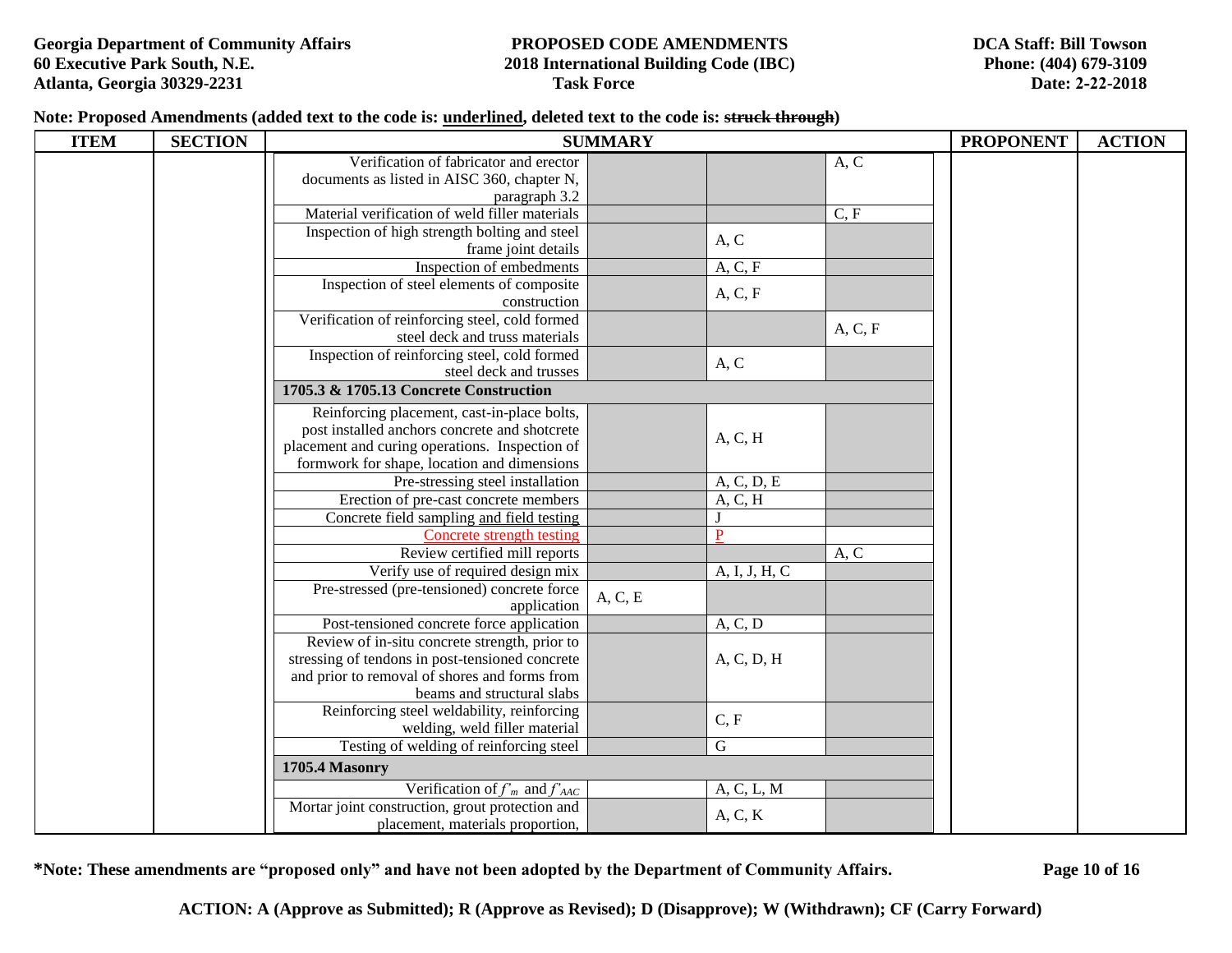#### **Note: Proposed Amendments (added text to the code is: underlined, deleted text to the code is: struck through)**

| <b>ITEM</b>        | <b>SECTION</b> |                                                                                            | <b>SUMMARY</b>                                                                                                                                                                          | <b>PROPONENT</b>  | <b>ACTION</b> |  |  |  |  |
|--------------------|----------------|--------------------------------------------------------------------------------------------|-----------------------------------------------------------------------------------------------------------------------------------------------------------------------------------------|-------------------|---------------|--|--|--|--|
|                    |                | type/size/location of reinforcement, structural                                            |                                                                                                                                                                                         |                   |               |  |  |  |  |
|                    |                | elements, anchorage, and connectors                                                        |                                                                                                                                                                                         |                   |               |  |  |  |  |
|                    |                | Sampling/testing of grout/mortar specimens<br>Observe preparation of masonry prisms for    | A, C, L, M                                                                                                                                                                              |                   |               |  |  |  |  |
|                    |                | testing of compressive strength of masonry, $fm$                                           | A, C, K, L, M                                                                                                                                                                           |                   |               |  |  |  |  |
|                    |                | and $f'$ AAC                                                                               |                                                                                                                                                                                         |                   |               |  |  |  |  |
|                    |                | Inspection of welding of reinforcing steel                                                 | C, F                                                                                                                                                                                    |                   |               |  |  |  |  |
|                    |                | Testing of welding of reinforcing steel                                                    | $\mathbf G$                                                                                                                                                                             |                   |               |  |  |  |  |
|                    |                |                                                                                            | (Table continued on next page)                                                                                                                                                          |                   |               |  |  |  |  |
|                    |                | Key:                                                                                       |                                                                                                                                                                                         |                   |               |  |  |  |  |
|                    |                | P. American Concrete Institute (ACI) Strength Testing Technician                           |                                                                                                                                                                                         |                   |               |  |  |  |  |
|                    |                | Remainder of table unchanged.                                                              |                                                                                                                                                                                         |                   |               |  |  |  |  |
|                    |                | (Effective January 1, 2015) (Effective January 1, 2018)                                    |                                                                                                                                                                                         |                   |               |  |  |  |  |
| <b>IBC-2018-30</b> | 1704.2.4       | *Revise Section 1704.2.4 'Report Requirement' to read as follows:                          |                                                                                                                                                                                         | <b>Task Force</b> | $\mathbf{A}$  |  |  |  |  |
|                    |                |                                                                                            | 1704.2.4 Report Requirement. Approved agencies shall keep records of inspections and tests.                                                                                             | (Team 3)          | (CF)          |  |  |  |  |
|                    |                |                                                                                            | The approved agency shall submit reports of special inspections and tests to the building official                                                                                      |                   |               |  |  |  |  |
|                    |                |                                                                                            | and to the registered design professional in responsible charge. Reports shall indicate that work                                                                                       |                   |               |  |  |  |  |
|                    |                |                                                                                            | inspected was or was not completed in conformance to approved construction documents.<br>Discrepancies shall be brought to the immediate attention of the contractor for correction. If |                   |               |  |  |  |  |
|                    |                |                                                                                            | they are not corrected, the discrepancies shall be brought to the attention of the building official                                                                                    |                   |               |  |  |  |  |
|                    |                |                                                                                            | and to the registered design professional in responsible charge prior to the completion of that                                                                                         |                   |               |  |  |  |  |
|                    |                |                                                                                            | phase of the work. A final report documenting required <i>special inspections</i> and correction of                                                                                     |                   |               |  |  |  |  |
|                    |                |                                                                                            | any discrepancies noted in the inspections or tests, shall be submitted to the building official                                                                                        |                   |               |  |  |  |  |
|                    |                |                                                                                            | prior to the time that phase of the work is approved for occupancy at a point in time agreed                                                                                            |                   |               |  |  |  |  |
|                    |                |                                                                                            | upon prior to the start of work by the owner or the owner's authorized agent to the building                                                                                            |                   |               |  |  |  |  |
|                    |                | <i>official</i> . (Effective January 1, 2014)                                              |                                                                                                                                                                                         |                   |               |  |  |  |  |
| IBC-2018-31        | 1810.3.1.5     | *Revise Section 1810.3.1.5 'Helical piles' to read as follows:                             |                                                                                                                                                                                         | Andrew Carter,    | D             |  |  |  |  |
|                    |                | Section 1810.3.1.5 Helical piles. Helical shall be designed and manufactured in accordance |                                                                                                                                                                                         | proponent,        | (New)         |  |  |  |  |
|                    |                |                                                                                            | accepted engineering practice to resist all stresses induced by installation into the ground and                                                                                        | representing      |               |  |  |  |  |
|                    |                |                                                                                            | service loads, and which have been tested and evaluated in accordance with ICC-ES AC 358,                                                                                               | Cantsink          |               |  |  |  |  |
|                    |                |                                                                                            | (Acceptance Criteria for Helical Foundation Systems and Devices), or be required to conduct                                                                                             | Manufacturing     |               |  |  |  |  |
|                    |                | load testing for verification in meeting the load specifications".)                        |                                                                                                                                                                                         |                   |               |  |  |  |  |
| IBC-2018-32        | <b>Table</b>   | *Revise TABLE 2308.8(1) 'FLOOR JOIST SPANS FOR COMMON LUMBER SPECIES'                      |                                                                                                                                                                                         | <b>Task Force</b> | D             |  |  |  |  |
|                    | 2308.8(1)      |                                                                                            | Maximum floor joist spans for the SPECIES AND GRADE "Southern Pine" to read as follows:                                                                                                 | (Team 4)          | (Do not CF)   |  |  |  |  |
|                    |                | (Effective January 1, 2015)                                                                |                                                                                                                                                                                         |                   |               |  |  |  |  |

**\*Note: These amendments are "proposed only" and have not been adopted by the Department of Community Affairs. Page 11 of 16**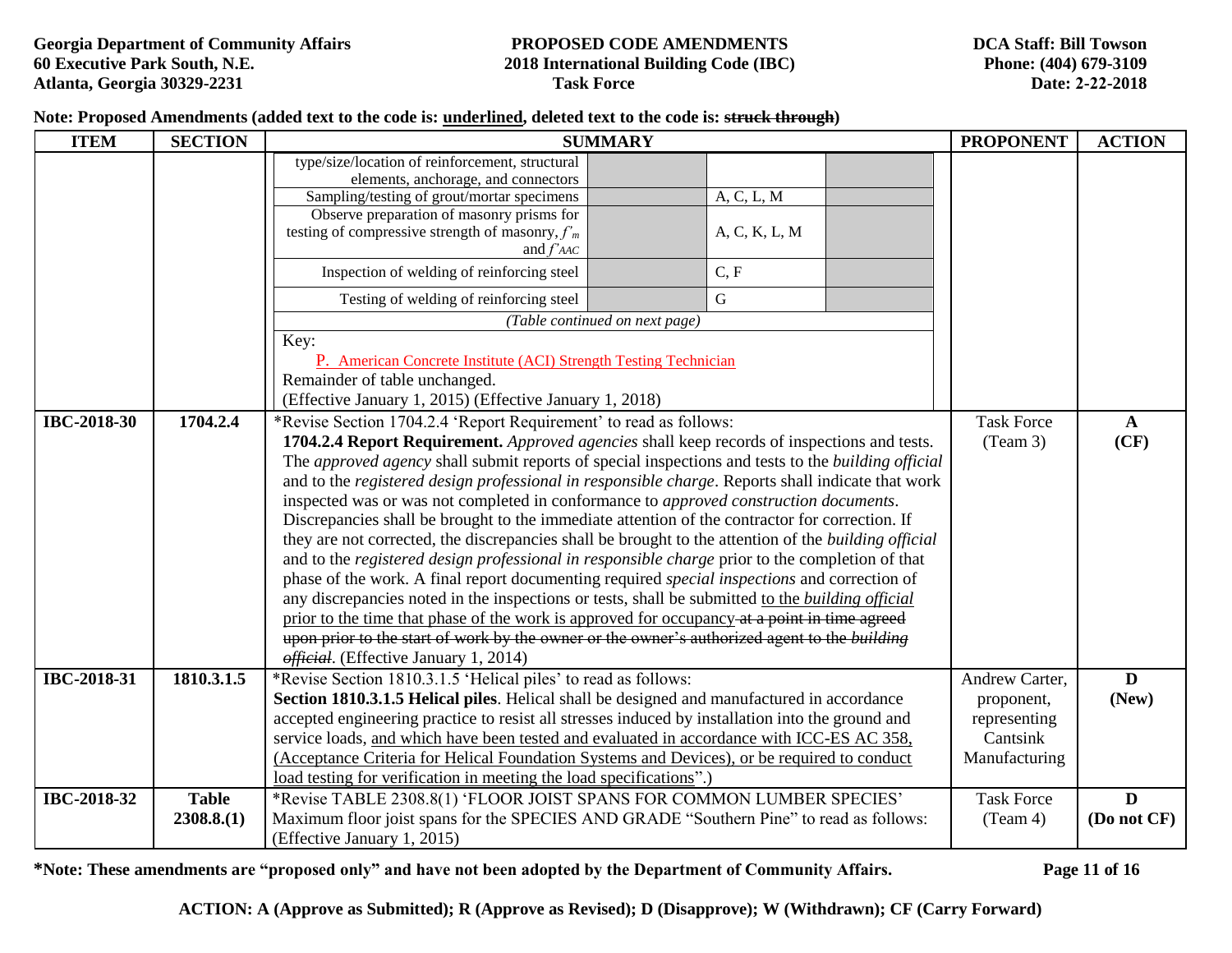**Note: Proposed Amendments (added text to the code is: underlined, deleted text to the code is: struck through)** 

| <b>ITEM</b>        | <b>SECTION</b> | <b>SUMMARY</b>                                                                                                     | <b>PROPONENT</b>  | <b>ACTION</b> |
|--------------------|----------------|--------------------------------------------------------------------------------------------------------------------|-------------------|---------------|
| IBC-2018-33        | <b>Table</b>   | *Revise TABLE 2308.8(2) 'FLOOR JOIST SPANS FOR COMMON LUMBER SPECIES'                                              | <b>Task Force</b> | $\mathbf{D}$  |
|                    | 2308.8(2)      | Maximum floor joist spans for the SPECIES AND GRADE "Southern Pine" to read as follows:                            | (Team 4)          | (Do not CF)   |
|                    |                | (Effective January 1, 2015)                                                                                        |                   |               |
| IBC-2018-34        | <b>Table</b>   | *Revise TABLE 2308.9.5 'HEADER AND GIRDER SPANS <sup>a</sup> FOR EXTERIOR BEARING                                  | <b>Task Force</b> | D             |
|                    | 2308.9.5       | WALLS' Title and Footnote "b" to read as follows:                                                                  | (Team 4)          | (Do not CF)   |
|                    |                | (Effective January 1, 2015)                                                                                        |                   |               |
| IBC-2018-35        | <b>Table</b>   | *Revise TABLE 2308.9.6 'HEADER AND GIRDER SPANS <sup>a</sup> FOR INTERIOR BEARING                                  | <b>Task Force</b> | D             |
|                    | 2308.9.6       | WALLS' Title and Footnote "b" to read as follows:                                                                  | (Team 4)          | (Do not CF)   |
|                    |                | (Effective January 1, 2015)                                                                                        |                   |               |
| IBC-2018-36        | <b>Table</b>   | *Revise TABLE 2308.10.2(1) 'CEILING JOIST SPANS FOR COMMON LUMBER SPECIES'                                         | <b>Task Force</b> | D             |
|                    | 2308.10.2(1)   | Maximum ceiling joist spans for the SPECIES AND GRADE "Southern Pine" to read as                                   | (Team 4)          | (Do not CF)   |
|                    |                | follows: (Effective January 1, 2015)<br>*Revise TABLE 2308.10.2(2) 'CEILING JOIST SPANS FOR COMMON LUMBER SPECIES' | <b>Task Force</b> | D             |
| IBC-2018-37        | <b>Table</b>   | Maximum ceiling joist spans for the SPECIES AND GRADE "Southern Pine" to read as                                   | (Team 4)          | (Do not CF)   |
|                    | 2308.10.2(2)   | follows: (Effective January 1, 2015)                                                                               |                   |               |
| <b>IBC-2018-38</b> | <b>Table</b>   | *Revise TABLE 2308.10.3(1) 'RAFTER SPANS FOR COMMON LUMBER SPECIES'                                                | <b>Task Force</b> | D             |
|                    | 2308.10.3(1)   | Maximum rafter spans for the SPECIES AND GRADE "Southern Pine" to read as follows:                                 | (Team 4)          | (Do not CF)   |
|                    |                | (Effective January 1, 2015)                                                                                        |                   |               |
| IBC-2018-39        | <b>Table</b>   | *Revise TABLE 2308.10.3(2) 'RAFTER SPANS FOR COMMON LUMBER SPECIES'                                                | <b>Task Force</b> | D             |
|                    | 2308.10.3(2)   | Maximum rafter spans for the SPECIES AND GRADE "Southern Pine" to read as follows:                                 | (Team 4)          | (Do not CF)   |
|                    |                | (Effective January 1, 2015)                                                                                        |                   |               |
| <b>IBC-2018-40</b> | <b>Table</b>   | *Revise TABLE 2308.10.3(3) 'RAFTER SPANS FOR COMMON LUMBER SPECIES'                                                | <b>Task Force</b> | D             |
|                    | 2308.10.3(3)   | Maximum rafter spans for the SPECIES AND GRADE "Southern Pine" to read as follows:                                 | (Team 4)          | (Do not CF)   |
|                    |                | (Effective January 1, 2015)                                                                                        |                   |               |
| IBC-2018-41        | <b>Table</b>   | *Revise TABLE 2308.10.3(4) 'RAFTER SPANS FOR COMMON LUMBER SPECIES'                                                | <b>Task Force</b> | D             |
|                    | 2308.10.3(4)   | Maximum rafter spans for the SPECIES AND GRADE "Southern Pine" to read as follows:                                 | (Team 4)          | (Do not CF)   |
|                    |                | (Effective January 1, 2015)                                                                                        |                   |               |
| <b>IBC-2018-42</b> | <b>Table</b>   | *Revise TABLE 2308.10.3(5) 'RAFTER SPANS FOR COMMON LUMBER SPECIES'                                                | <b>Task Force</b> | D             |
|                    | 2308.10.3(5)   | Maximum rafter spans for the SPECIES AND GRADE "Southern Pine" to read as follows:                                 | (Team 4)          | (Do not CF)   |
|                    |                | (Effective January 1, 2015)                                                                                        |                   |               |
| IBC-2018-43        | <b>Table</b>   | *Revise TABLE 2308.10.3(6) 'RAFTER SPANS FOR COMMON LUMBER SPECIES'                                                | <b>Task Force</b> | D             |
|                    | 2308.10.3(6)   | Maximum rafter spans for the SPECIES AND GRADE "Southern Pine" to read as follows:                                 | (Team 4)          | (Do not CF)   |
|                    |                | (Effective January 1, 2015)                                                                                        |                   |               |
|                    |                |                                                                                                                    |                   |               |

**\*Note: These amendments are "proposed only" and have not been adopted by the Department of Community Affairs. Page 12 of 16**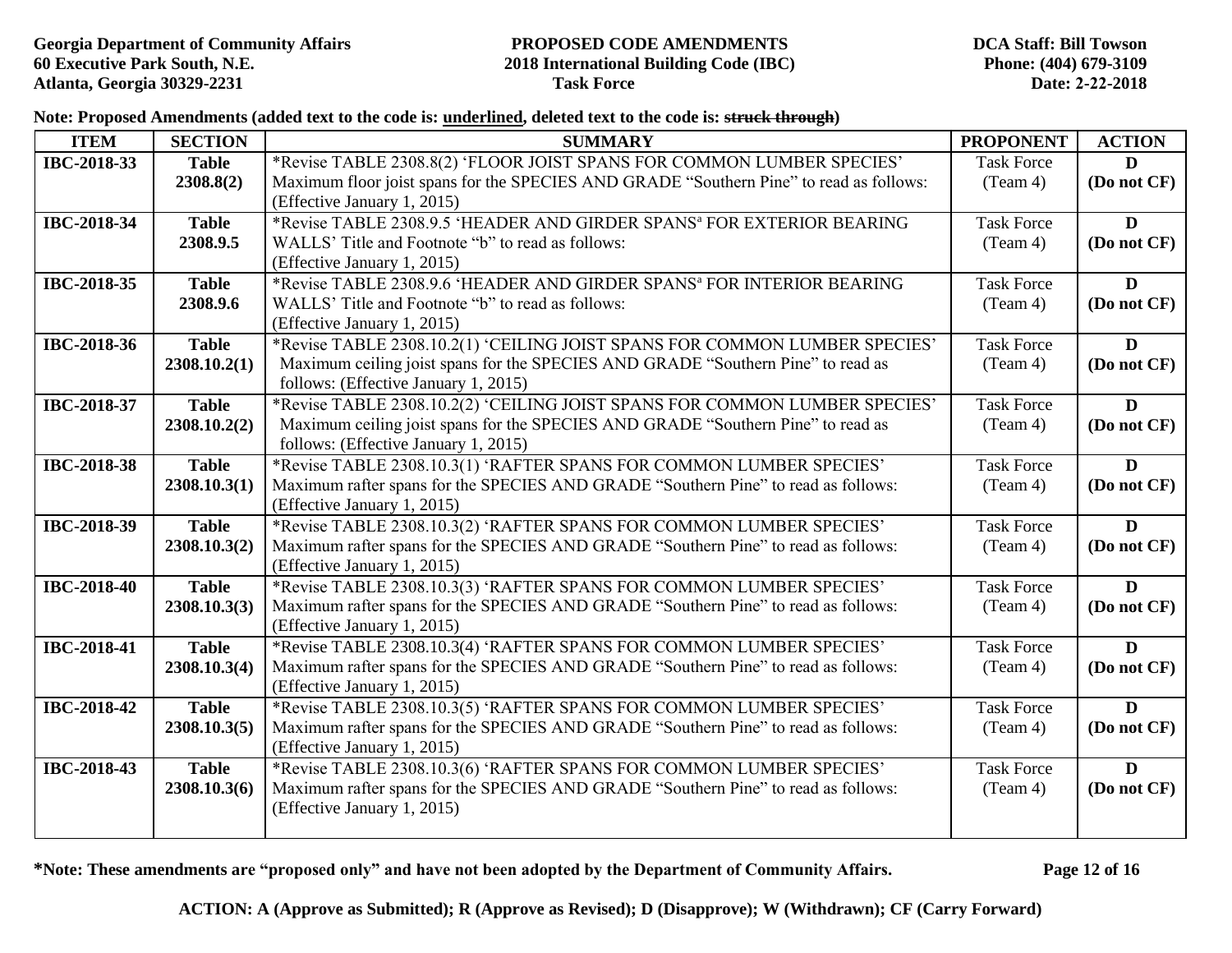**Note: Proposed Amendments (added text to the code is: underlined, deleted text to the code is: struck through)** 

| <b>ITEM</b>        | <b>SECTION</b>           | <b>SUMMARY</b>                                                                                                                                                                                                                                                                                                                                                                                                                                                                       | <b>PROPONENT</b>              | <b>ACTION</b>        |
|--------------------|--------------------------|--------------------------------------------------------------------------------------------------------------------------------------------------------------------------------------------------------------------------------------------------------------------------------------------------------------------------------------------------------------------------------------------------------------------------------------------------------------------------------------|-------------------------------|----------------------|
| <b>IBC-2018-44</b> | <b>Table</b><br>2308.9.5 | *Revise TABLE 2308.9.5 'HEADER AND GIRDER SPANS <sup>a</sup> FOR EXTERIOR BEARING<br>WALLS' footnote "b" of the 2015 GA State Amendments to the 2012 IBC to read as follows:<br>b. Spans are based on minimum design properties for No. 2 Grade lumber of Douglas fir larch, hem fir,<br>and spruce pine fir; and No. 1 or better Grade lumber of southern pine. For No. 2 Grade southern pine<br>the allowable spans shall be multiplied by 0.93.<br>(Effective January 1, 2018)    | <b>Task Force</b><br>(Team 4) | D<br>(Do not CF)     |
| IBC-2018-45        | <b>Table</b><br>2308.9.6 | *Revise TABLE 2308.9.6 'HEADER AND GIRDER SPANS <sup>a</sup> FOR INTERIOR BEARING<br>WALLS' footnote "b" of the 2015 GA State Amendments to the 2012 IBC to read as follows:<br>b. Spans are based on minimum design properties for No. 2 Grade lumber of Douglas fir larch, hem fir,<br>and spruce pine fir; and No. 1 or better Grade lumber of southern pine. For No. 2 Grade southern pine<br>the allowable spans shall be multiplied by 0.93.<br>(Effective January 1, 2018)    | <b>Task Force</b><br>(Team 4) | D<br>(Do not CF)     |
| <b>IBC-2018-46</b> | 2902.1                   | *Delete the requirements for "service sinks" from Table [P] 2902.1 'Minimum Number of<br>Required Plumbing Fixtures <sup>a</sup> ' without substitution.<br>(Effective January 1, 2014)                                                                                                                                                                                                                                                                                              | <b>Task Force</b><br>(Team 4) | $\mathbf{A}$<br>(CF) |
| <b>IBC-2018-47</b> | <b>Table</b><br>3001.3   | *Revise Table 3001.3 'Elevators and Conveying Systems and Components' under<br>STANDARDS for Elevators, escalators, dumbwaiters, moving walks, material lifts to add the<br>following new standards to read as follows:<br><b>TABLE 3001.3</b><br>ELEVATORS AND CONVEYING SYSTEMS AND COMPONENTS<br><b>STANDARDS</b><br><b>TYPE</b><br>Elevators, escalators, dumbwaiters,<br>ANSI/ASSE A10.4,<br>moving walks, material lifts<br><b>ANSI/ASSE A10.5</b><br>(New proposed amendment) |                               | <b>SFM</b><br>(New)  |
| <b>IBC-2018-48</b> | 3002.4                   | *Revise Section 3002.4 'Elevator car to accommodate ambulance stretcher' to add a new<br>exception at the end of the section to read as follows:<br>3002.4 Elevator car to accommodate ambulance stretcher.                                                                                                                                                                                                                                                                          |                               | $\mathbf{A}$<br>(CF) |

**\*Note: These amendments are "proposed only" and have not been adopted by the Department of Community Affairs. Page 13 of 16**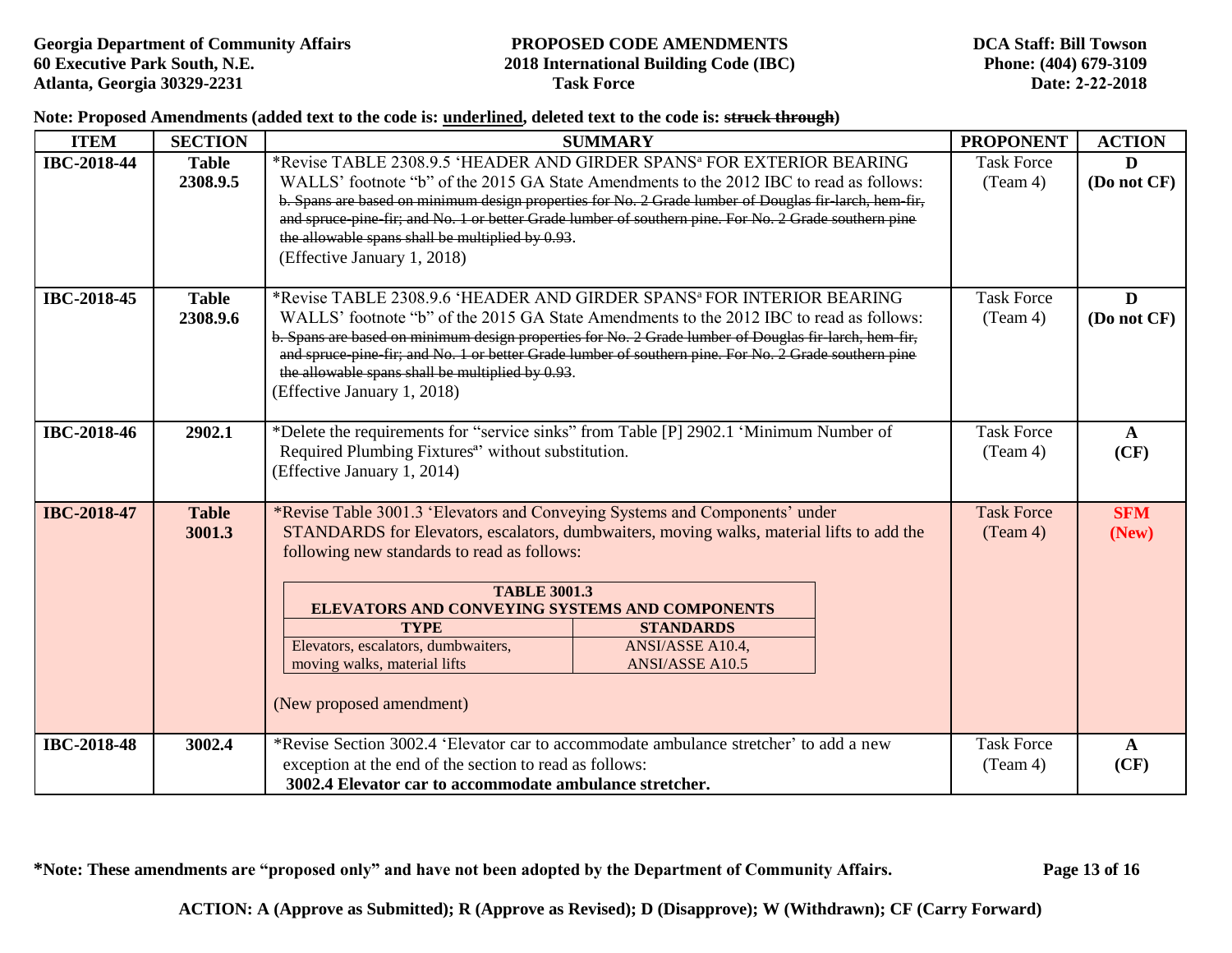#### **Note: Proposed Amendments (added text to the code is: underlined, deleted text to the code is: struck through)**

| <b>ITEM</b>        | <b>SECTION</b>    | <b>SUMMARY</b>                                                                                                                                                                                              |                   | <b>ACTION</b> |
|--------------------|-------------------|-------------------------------------------------------------------------------------------------------------------------------------------------------------------------------------------------------------|-------------------|---------------|
|                    |                   | <b>Exception:</b> Elevators with 50 feet or less of travel serving only one residence of a one- or                                                                                                          |                   |               |
|                    |                   | two-family dwelling or townhouse shall be in compliance with ASME A17.1 as currently                                                                                                                        |                   |               |
|                    |                   | adopted and amended by the Georgia Office of Safety Fire Commissioner.                                                                                                                                      |                   |               |
|                    |                   | (Effective January 1, 2014)                                                                                                                                                                                 |                   |               |
| IBC-2018-49        | 3006.5            | *Revise Section 3006.5 3005.5 'Shunt trip' to read as follows:                                                                                                                                              | <b>Task Force</b> | $\mathbf{R}$  |
|                    | 3005.5            | 3005.5 3006.5 Shunt trip. Where elevator hoistways or elevator machine rooms containing                                                                                                                     | (Team 4)          | (CF)          |
|                    |                   | elevator control equipment are protected with automatic sprinklers, a means installed in                                                                                                                    |                   |               |
|                    |                   | accordance with NFPA 72, Section 6.16.4, Elevator Shutdown, shall be provided to disconnect                                                                                                                 |                   |               |
|                    |                   | automatically the main line power supply to the affected elevator prior to the application of water.<br>If the means is located in the affected elevator machine room, it shall be in a water resistant     |                   |               |
|                    |                   | enclosure. This means shall not be self-resetting. The activation of sprinklers outside the                                                                                                                 |                   |               |
|                    |                   | hoistway or machine room shall not disconnect the main line power supply. Machine rooms                                                                                                                     |                   |               |
|                    |                   | having a two-hour fire separation from the building and provided with smoke detection                                                                                                                       |                   |               |
|                    |                   | interconnected to the building fire alarm system are not required to be sprinklered.                                                                                                                        |                   |               |
|                    |                   | (Effective January 1, 2014)                                                                                                                                                                                 |                   |               |
| <b>IBC-2018-50</b> | 3006.4            | * Delete Section 3006.4 3006.5 'Machine rooms and machinery spaces' and substitute to read:                                                                                                                 | <b>Task Force</b> | $\mathbf R$   |
|                    | 3006.5            | 3006.4 3006.5 Machine rooms and machinery spaces. Elevator machine rooms and machinery                                                                                                                      | (Team 4)          | (CF)          |
|                    |                   | spaces shall be enclosed with fire barriers constructed in accordance with Section 707 or horizontal<br>assemblies constructed in accordance with Section 711, or both. The fire-resistance rating shall be |                   |               |
|                    |                   | not less two hours. Openings in the fire barriers shall be protected with assemblies having a fire                                                                                                          |                   |               |
|                    |                   | protection rating not less than that required for the hoistway enclosure doors.                                                                                                                             |                   |               |
|                    |                   | <b>Exception:</b> Where machine rooms and machinery spaces do not meet the required fire-resistance                                                                                                         |                   |               |
|                    |                   | rating, they shall require sprinklers and shunt trip breaker in accordance with NFPA 72.                                                                                                                    |                   |               |
|                    |                   | (Effective January 1, 2017)                                                                                                                                                                                 |                   |               |
| IBC-2018-51        | 3109.4.1.5        | *Delete Section 3109.4.1.5 'Chain link dimensions' and replace with the following:                                                                                                                          | <b>Task Force</b> | D             |
|                    |                   | 3109.4.1.5 Chain link dimensions. The maximum opening formed by a chain link fence shall                                                                                                                    | (Team 4)          | (Do not CF)   |
|                    |                   | be not more than 1.75 inches (44 mm). Where the fence is provided with slats fastened at the top<br>and bottom which reduces the openings, such openings shall be not more than 1.75 inches (44             |                   |               |
|                    |                   | mm). (Effective January 1, 2014) Note: See 2012 International Swimming Pool Code.                                                                                                                           |                   |               |
| IBC-2018-52        | <b>Chapter 34</b> | <b>Task Force</b><br>*Revise the title of Chapter 34 'Reserved' to read as 'Existing Buildings' and carry forward all                                                                                       |                   | $\mathbf{A}$  |
|                    |                   | the provisions from Chapter 34 'Existing Buildings' of the 2012 International Building Code.                                                                                                                | (Team 5)<br>(New) |               |
| IBC-2018-53        | 3401.7            | *Add new Section 3401.7 'Existing System Conformance' to read as follows:                                                                                                                                   | <b>Task Force</b> | $\mathbf{A}$  |
|                    |                   | 3401.7 Existing buildings or structures. The extent to which the existing system shall be made                                                                                                              | (Team 5)          | (CF)          |
|                    |                   | to conform to the requirements of the State Minimum Standard Codes for new construction                                                                                                                     |                   |               |
|                    |                   | shall be as follows unless otherwise required by this section:                                                                                                                                              |                   |               |

**\*Note: These amendments are "proposed only" and have not been adopted by the Department of Community Affairs. Page 14 of 16**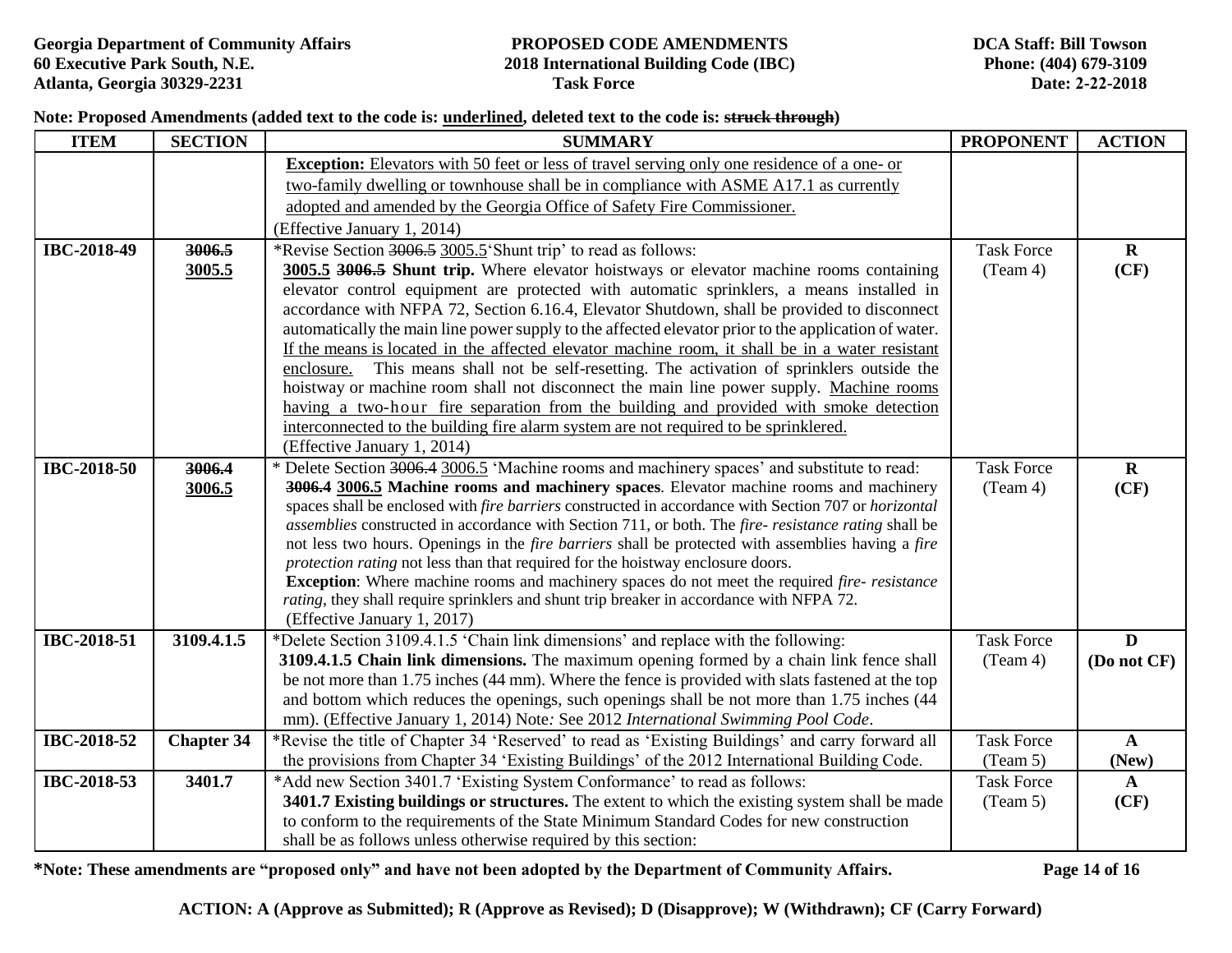#### **Note: Proposed Amendments (added text to the code is: underlined, deleted text to the code is: struck through)**

| <b>ITEM</b> | <b>SECTION</b>    | <b>SUMMARY</b>                                                                                                                                                                                                                                                                                                                                                                                                                                                                                                                                                                                                                                                                                                                                                                                                                                                                                                                                                   |                               | <b>ACTION</b>        |
|-------------|-------------------|------------------------------------------------------------------------------------------------------------------------------------------------------------------------------------------------------------------------------------------------------------------------------------------------------------------------------------------------------------------------------------------------------------------------------------------------------------------------------------------------------------------------------------------------------------------------------------------------------------------------------------------------------------------------------------------------------------------------------------------------------------------------------------------------------------------------------------------------------------------------------------------------------------------------------------------------------------------|-------------------------------|----------------------|
|             |                   | 1. When the estimated cost of the new work is less than fifty percent (50%) of the replacement<br>cost of the existing system, the new work shall be brought in to conformance with the<br>requirements of the State Minimum Standard Codes for new construction.<br>2. When the estimated cost of the new work is equal to or greater than fifty percent (50%) of<br>the replacement cost of the existing system, the entire system shall be made to conform to<br>the requirements of the State Minimum Standard Codes for new construction.<br>3. For essential service facilities Occupancy Category IV type buildings as defined by<br>Table 1604.5, when the estimated cost of the new work is equal to or greater than thirty<br>percent (30%) of the replacement cost of the existing system, the entire system shall be made<br>to conform to the requirements of the State Minimum Standard Codes for new construction.<br>(Effective January 1, 2014) |                               |                      |
| IBC-2018-54 | 3408.2.1          | *Add new Section 3408.2.1 'Assisted living communities' to read as follows:<br>3408.2.1 Assisted living communities. Existing buildings or portions of buildings proposed as<br>a change of occupancy to Assisted Living Communities, licensed by the State, housing twenty-<br>five persons or more persons, shall be allowed to meet the Georgia State Fire Marshal's Office<br>Life Safety Code requirements for primary equivalent compliance to the International Building<br>Code Chapters 3, 4, 8, 9, and 10.<br>(Effective January 1, 2014)                                                                                                                                                                                                                                                                                                                                                                                                              | <b>Task Force</b><br>(Team 5) | $\mathbf{A}$<br>(CF) |
| IBC-2018-55 | <b>Chapter 35</b> | *Revise Chapter 35 'Referenced Standards' to add the following new reference standards:<br>American Council of Engineering Companies of GA<br><b>ACEC/GA</b><br>Peachtree Center, Harris Tower, Suite 700<br>233 Peachtree Street<br>Atlanta, GA 30303<br>Georgia Special Inspections Guidelines<br><b>ACEG/SEAOG-SIGL</b><br>(http://www.seaog.org/si.html<br>$01-12$<br>1704.2.1, GA amendments<br><b>ASTM</b> International<br><b>ASTM</b><br>100 Barr Harbor Drive<br>West Conshohocken, PA<br>19428-2859                                                                                                                                                                                                                                                                                                                                                                                                                                                    | <b>Task Force</b><br>(Team 5) | $\mathbf{A}$<br>(CF) |

**\*Note: These amendments are "proposed only" and have not been adopted by the Department of Community Affairs. Page 15 of 16**